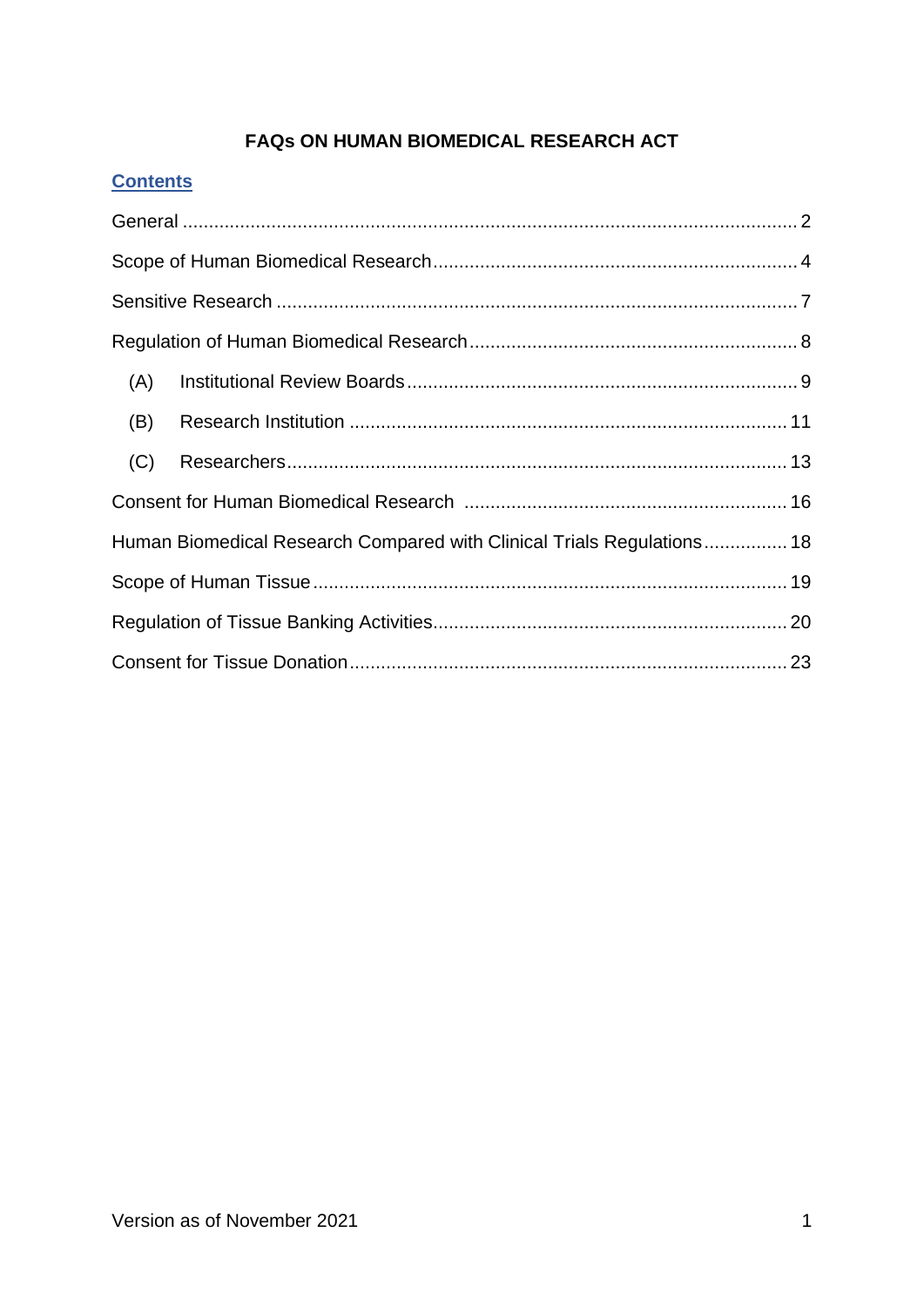# <span id="page-1-0"></span>**General**

# **Q1: What are the objectives of the Human Biomedical Research Act (HBRA)?**

The Act sets out the regulatory frameworks for (i) human biomedical research, and (ii) human tissue for use in research.

The objectives of the Human Biomedical Research Framework are:

- 1. To regulate human biomedical research with the aim of protecting the safety and welfare of human research subjects.
- 2. To regulate the conduct of certain types of human biomedical research that are considered more 'sensitive', such as research involving human eggs or embryos, or human-animal combination embryos, regardless of the risk posed to human research subjects.

The objectives for the Human Tissue Framework are:

- 1. To protect the safety and welfare of tissue donors (such as mandating informed consent from donors, ensuring altruistic donations and that donors' health and welfare are not jeopardised).
- 2. To prohibit commercial trading of human tissue (regardless of whether or not it is to be used for research)

# **Q2: What are the main elements and aspects covered in the Act?**

The Act will:

- (a) define the scope of human biomedical research and human tissue that will be regulated under the Act;
- (b) identify the different key players in the biomedical research environment, including the entity known as the "research institution", and define their relationships with one another;
- (c) strengthen governance over human biomedical research by specifying the inter-related roles and responsibilities of the individual researcher, the institutional review board, and the research institution;
- (d) stipulate the requirements that must be fulfilled before any person may conduct human biomedical research;
- (e) stipulate the requirements that must be fulfilled before any person may remove, store, supply or use human tissue for research;
- (f) prohibit the commercial trading of human tissue and coercion to participate in research; and
- (g) formalise the system of internal reviews and 'checks-&-balances' for research institutions and tissue bank.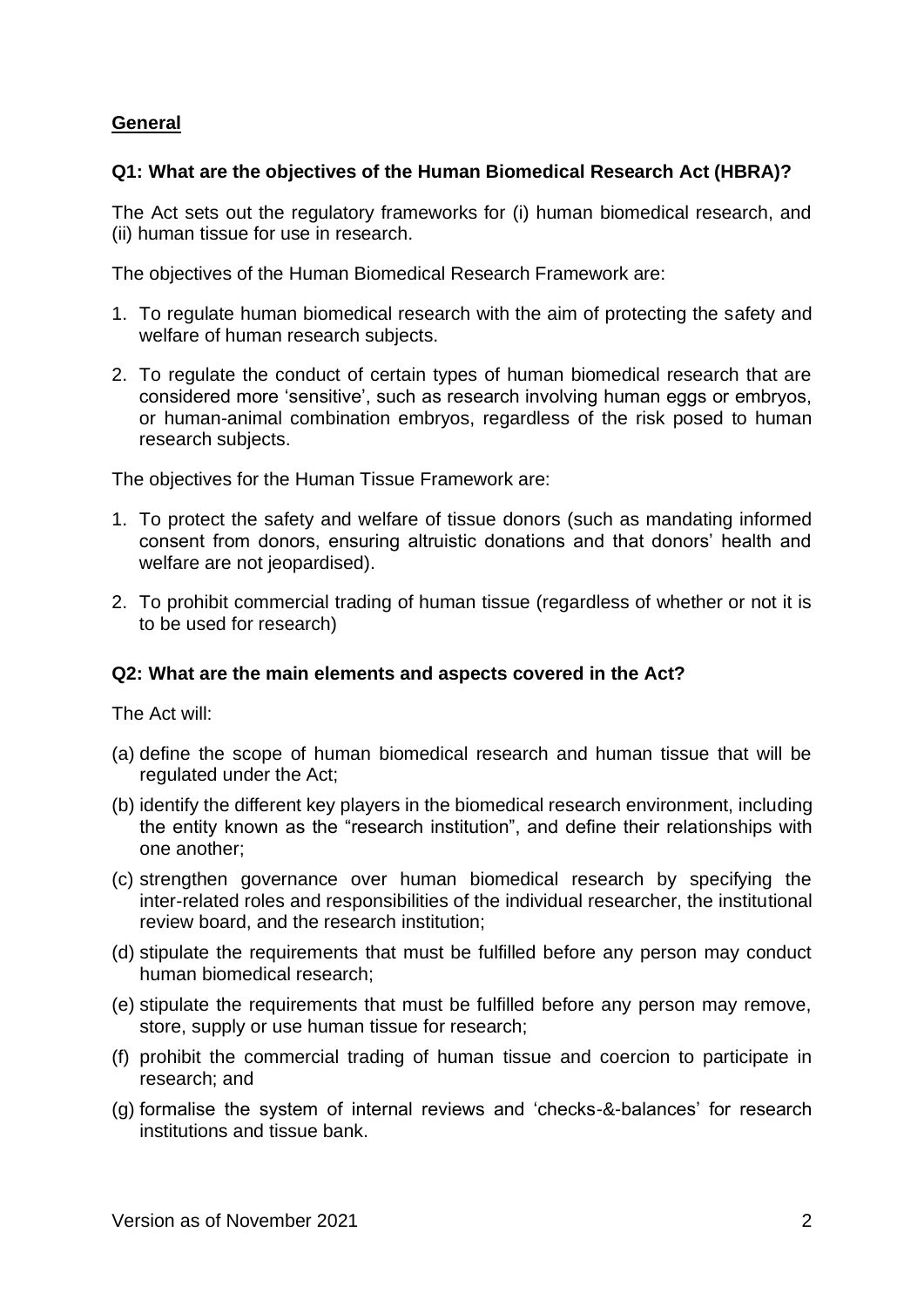### **Q3: When was the Act implemented?**

The Human Biomedical Research Act was passed in Parliament in 2015 and operationalised in phases. The provisions relating to the prohibition against commercial trading of human tissue came into force on 1 January 2017, followed by the provisions relating to the Human Biomedical Research Framework on 1 November 2017. MOH had provided a one year 'sunrise period' for affected parties to make the transition. MOH had also facilitated existing human biomedical research studies involving the use of health information and or human biological material to continue without the need to re-consent if certain conditions are met. The details can be found in the Guidance on the Requirement of Appropriate Consent for the Conduct of Human Biomedical Research and Handling of Human Tissue [here.](https://www.moh.gov.sg/docs/librariesprovider5/legislation/guidance-on-appropriate-consent_17-may-2019.pdf)

The remaining provisions in the Act relating to the regulation of tissue banks and tissue banking activities were fully activated on 1 November 2019. A complete listing of the Act and its subsidiary legislation can be found [here.](https://www.moh.gov.sg/policies-and-legislation/human-biomedical-research-act)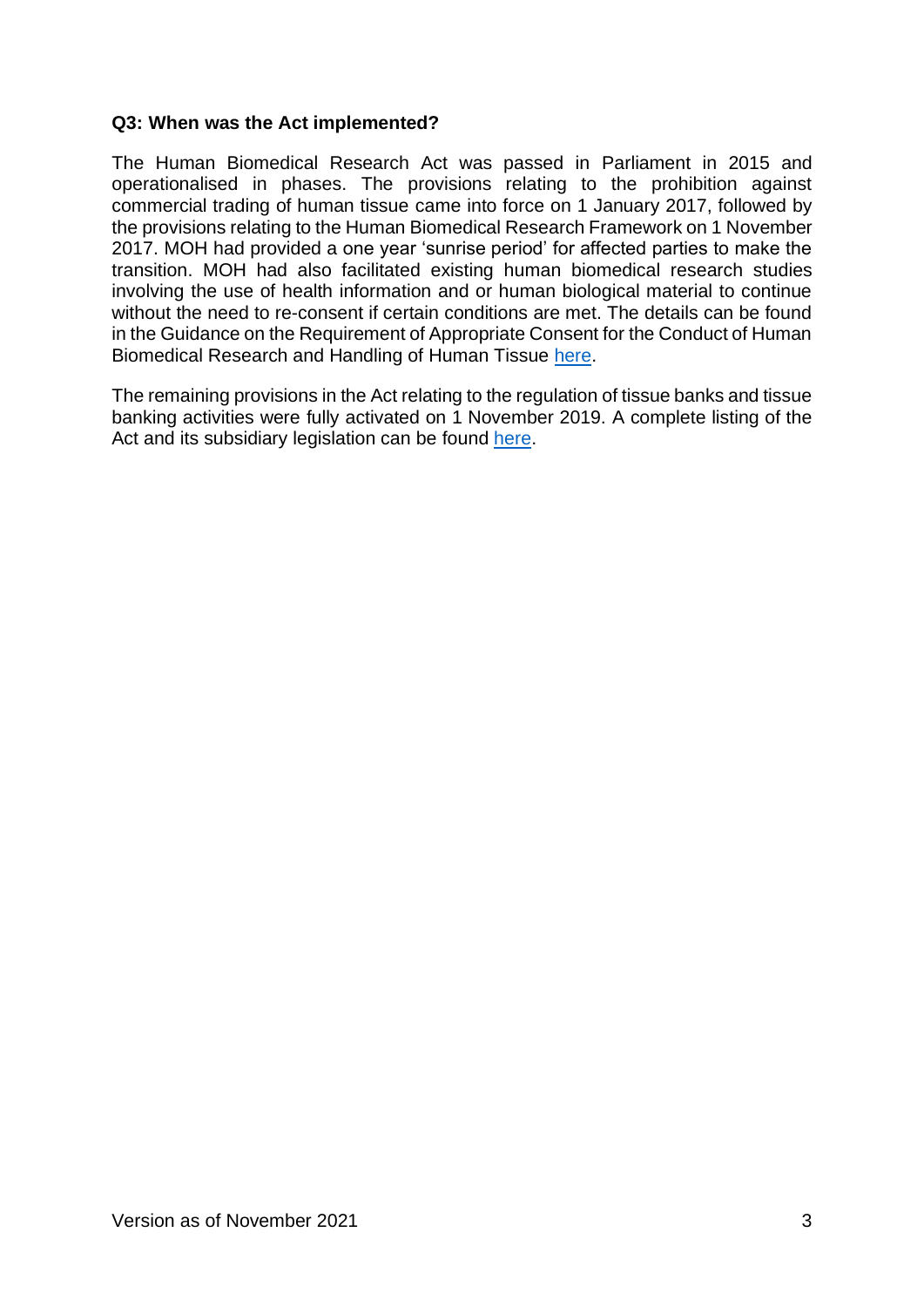# <span id="page-3-0"></span>**Scope of Human Biomedical Research**

## **Q4: What is the scope of human biomedical research covered in the Act?**

The scope of research that will be regulated under the Act includes two main areas:

1. Research that is intended to study –

- (a) the prevention, prognostication, diagnosis or alleviation of any disease, disorder or injury affecting the human body; OR
- (b) the restoration, maintenance or promotion of the aesthetic appearance of human individuals through clinical procedures or techniques; OR
- (c) the performance or endurance of human individuals,

**AND** where the research involves –

- (i) subjecting an individual to any intervention (including any wilful act or omission) that has a physical, mental or physiological effect (whether temporary or permanent) on the body of the individual; OR
- (ii) the use of any individually-identifiable biological material obtained from the human body; OR
- (iii) the use of any individually-identifiable health information.
- 2. Research that involves
	- (a) human embryos or human gametes; OR
	- (b) cytoplasmic hybrid embryos; OR
	- (c) the introduction of any human-animal combination embryo into an animal or a human; OR
	- (d) the introduction of human stem cells (including induced pluripotent stem cells) or human neural cells into an animal at any stage of development (including a pre-natal animal foetus or animal embryo); OR
	- (e) any entity created as a result of any process referred to in paragraph (c) or (d).

In the case of area (1) above, research that is not intended for any of the medical- or clinical-related purposes described in (a), (b) or (c) (e.g. research to study educational pedagogy, consumer preference surveys or cognitive, aptitude or I.Q. tests) will not be regulated as human biomedical research. Similarly, biomedical research that does not involve any of the methodologies described in (i), (ii) or (iii) (e.g. research using only aggregated or anonymised health data, elasticity testing of de-identified tissue, etc.) will also not be regulated as human biomedical research under this Act.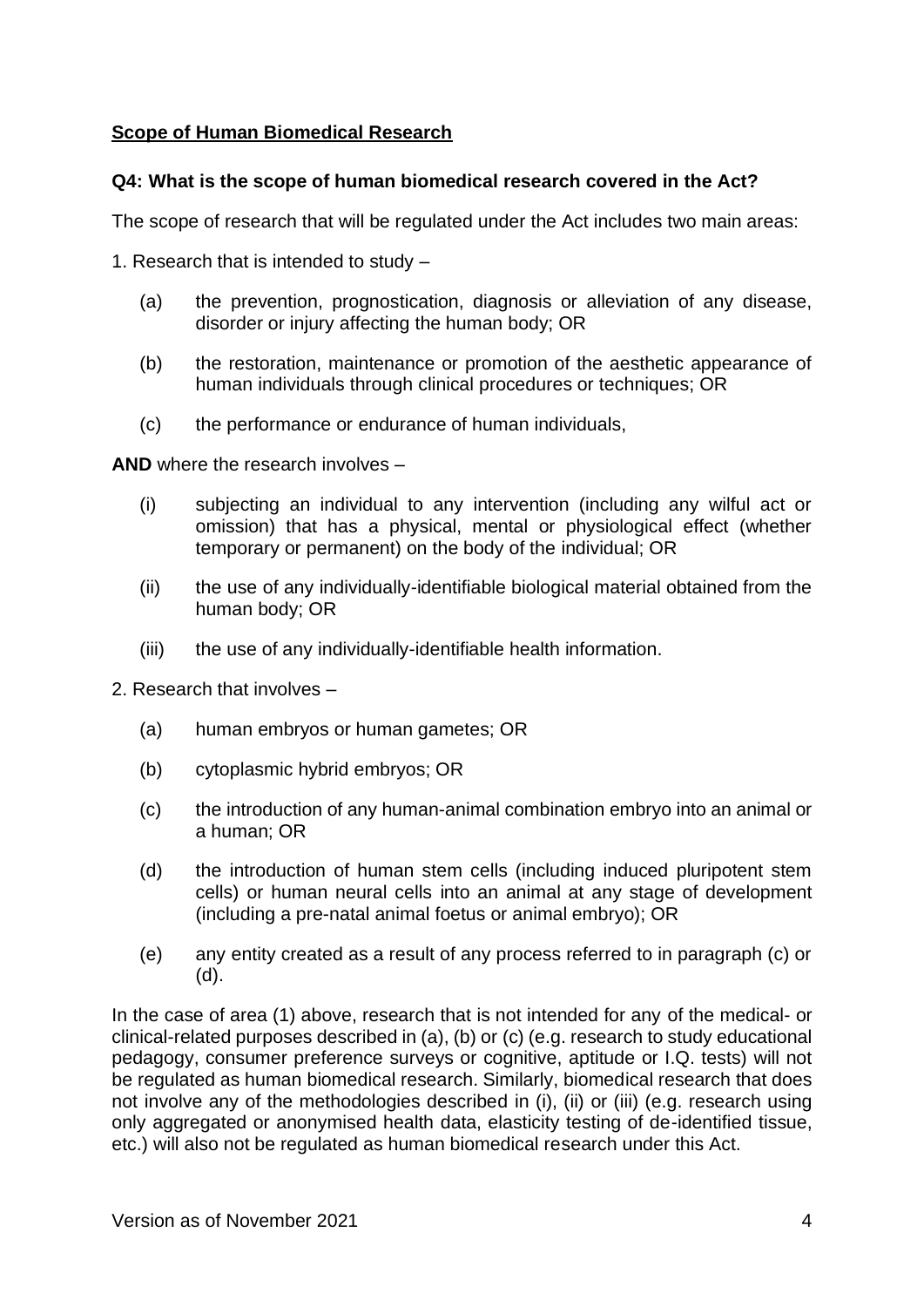You may wish to use the Human Biomedical Research Decision Tool found [here](https://www.moh.gov.sg/policies-and-legislation/human-biomedical-research-act/decision-tool-on-the-human-biomedical-research-framework) for a preliminary assessment on whether your study fulfils the definition above.

# **Q5: Are medical device trials regulated under the Act?**

The Health Sciences Authority (HSA) regulates the import, manufacture, export and supply of medical devices in Singapore. Medical devices must be registered with HSA before they can be sold or supplied in Singapore, unless they are Class A devices which are exempted from product registration. Registered devices should only be used in accordance with the intended purpose and indications for use as registered with **HSA** 

In addition, the manufacture, import and supply of medical devices used as clinical research materials (CRM) in Singapore must comply with the regulatory controls for CRM under the Health Products Act or Medicines Act. Researchers may refer to HSA's guidance [here](https://www.hsa.gov.sg/clinical-trials/overview#crm-regulations) for more information pertaining to CRM notification.

Medical device clinical trials are not regulated by HSA – they are required to comply with the requirements of the Human Biomedical Research Act if they fulfil the definition of human biomedical research in section 3 of the Act (refer to definition in Q4).

## **Q6: Are there any prohibited or restricted categories of human biomedical research?**

The Act identifies two sub-categories of human biomedical research, namely "restricted research" and "prohibited research".

## *Restricted Research*

These are types of human biomedical research that are considered to be more 'sensitive' in nature, and need to be controlled more tightly. At present, these include research that involve human procreation, or may possibly create human sentience in animals. The current list of "restricted research" includes the following:

- 1. Human biomedical research involving human eggs or human embryos.
- 2. Human biomedical research involving
	- (a) cytoplasmic hybrid embryos;
	- (b) embryos created by using
		- (i) human gametes and animal gametes, or
		- (ii) one human pronucleus and one animal pronucleus;
	- (c) the introduction of human stem cells (including induced pluripotent stem cells) into a pre-natal animal foetus or animal embryo;
	- (d) the introduction of human pluripotent stem cells (including induced pluripotent stem cells) into a living post-natal animal but excludes the introduction of such human pluripotent stem cells into immunodeficient mice solely for the analysis of teratoma induction;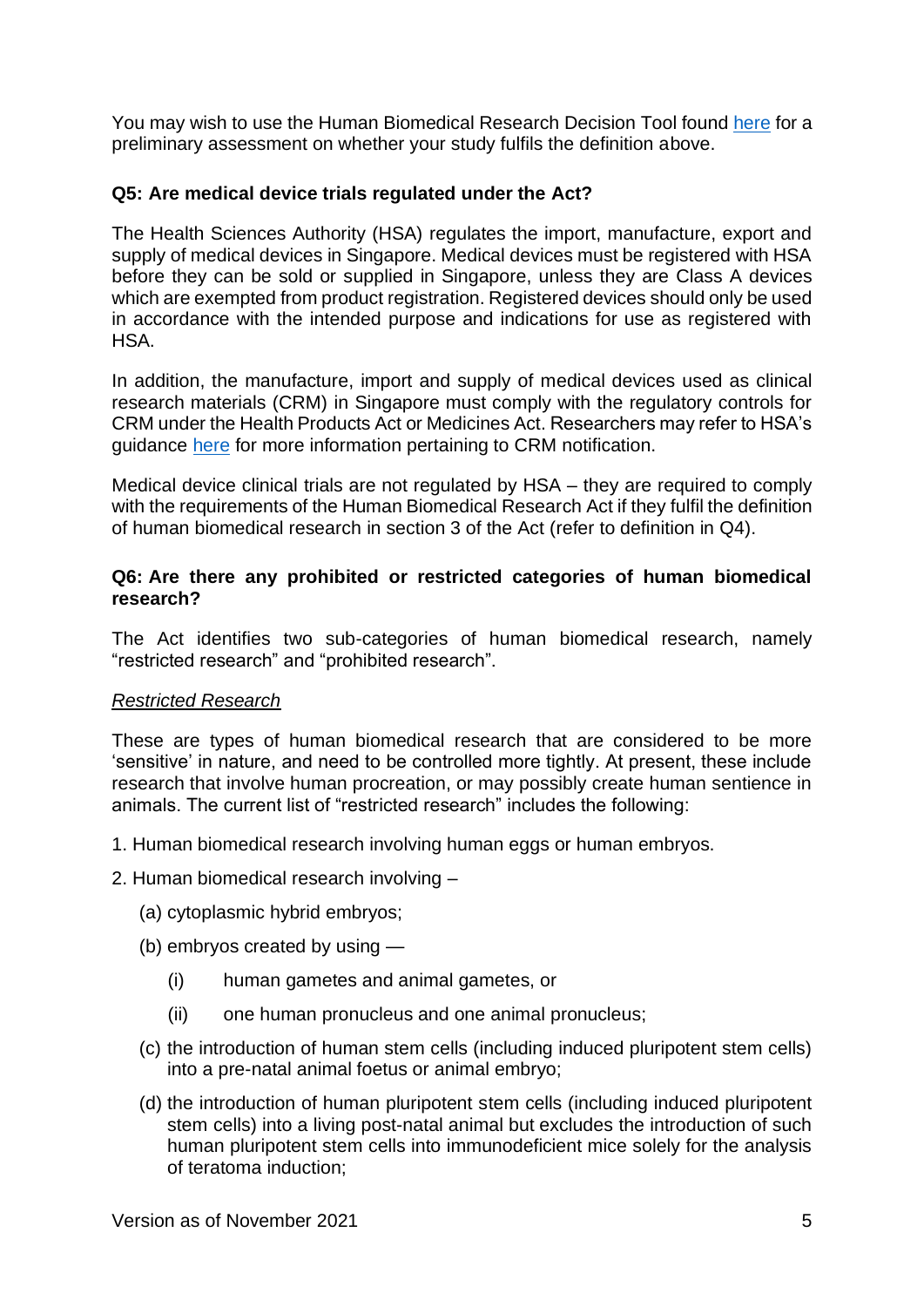- (e) the introduction of human stem cells (including induced pluripotent stem cells) or human neural cells into the brain of a living post-natal animal; or
- (f) any entity created as a result of any process referred to in paragraphs (c) to (e).

Restricted research will be subject to additional regulations on top of the requirements for human biomedical research in general. For example, a researcher who intends to conduct any restricted research will need to get approval not only from the institutional review board, but also from MOH. For such matters, MOH will have an expert committee to review and provide guidance on whether the proposed restricted research should be allowed.

Where the research involves the use of animals, additional approval will also need to be sought from the Institutional Animal Care and Use Committee (IACUC).

## *Prohibited Research*

These types of human biomedical research are deemed to be unacceptable and will not be allowed in Singapore. The current list of "prohibited research" includes the following examples:

1. Human biomedical research involving the development of cytoplasmic hybrid embryos beyond 14 days or the appearance of the primitive streak, whichever is the earlier.

- 2. Human biomedical research involving the implantation
	- (a) of the following types of human-animal combination embryo into the uterus of an animal:
		- (i) cytoplasmic hybrid embryos, or
		- (ii) human-animal combination embryos created in-vitro by using:
			- (A) human gametes and animal gametes; or
			- (B) one human pronucleus and one animal pronucleus the development of human-animal combination embryos.
	- (b) of a human-animal combination embryo into the uterus of a human.

3. Human biomedical research involving the introduction of human stem cells (including induced pluripotent stem cells) or human neural cells into the brain of living great apes whether pre-natal or post-natal.

4. Human biomedical research involving the breeding of animals which have had any kind of human pluripotent stem cells (including induced pluripotent stem cells) introduced into them.

Note: There are four types of great apes: gorillas, bonobos, orangutans and chimpanzees.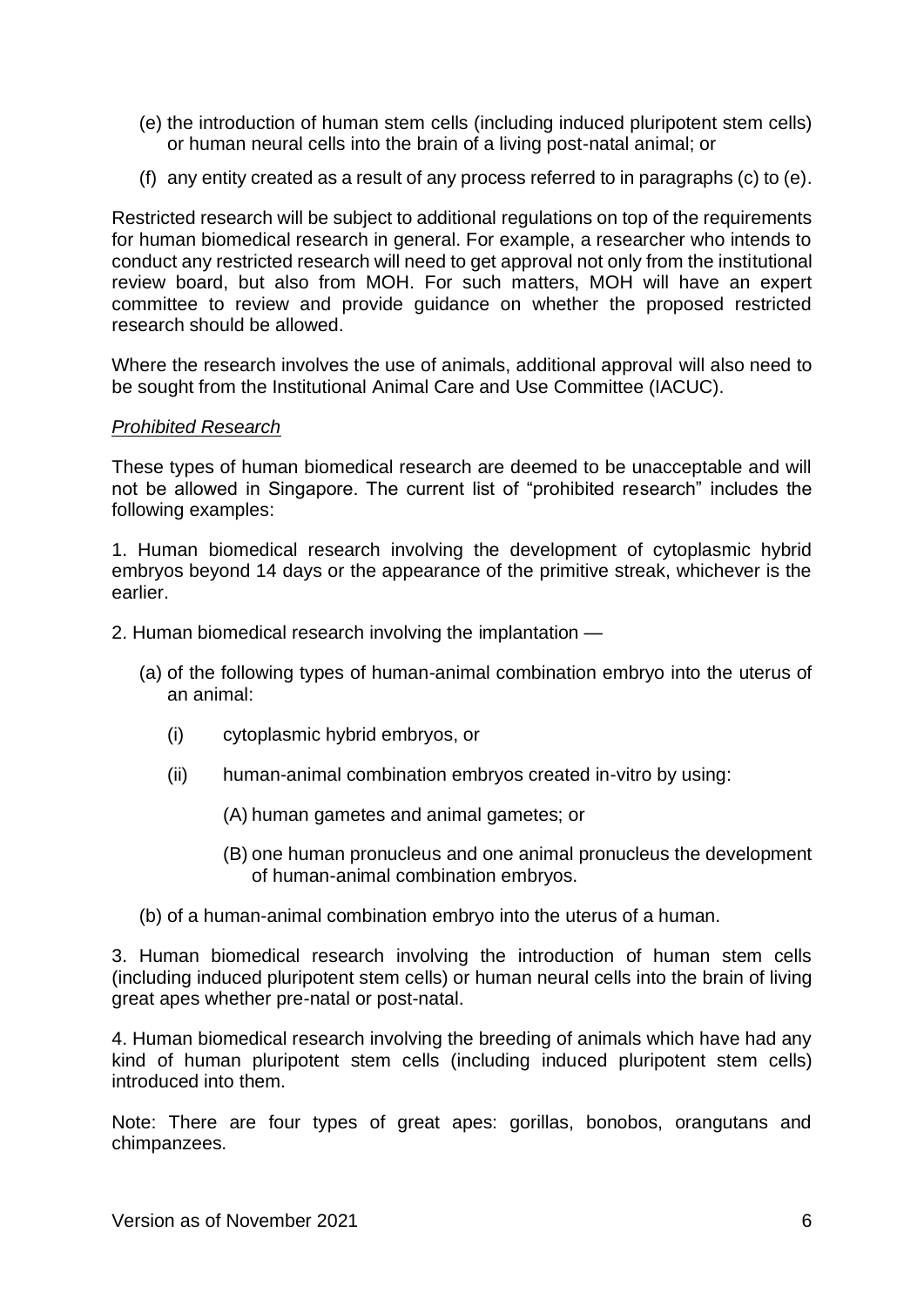# <span id="page-6-0"></span>**Sensitive Research**

# **Q7: What is the basis for prohibiting certain types of human biomedical research?**

Research that presents a high risk of developing entities with human sentience or consciousness will not be allowed in Singapore under the Act.

The current list is adopted from the recommendations made by the Bioethics Advisory Committee, in its report on Human Animal Combination in Stem Cell Research 2010.

## **Q8: What is the basis for regulating human-animal combination research?**

In relation to human-animal combination research, it is recognised that the greater the possibility of "humanisation" of the animal, the greater the need for restrictions. Hence, the Bioethics Advisory Committee has advised that a national committee be established to review research for all human-animal combination research in Singapore. In particular, attention should be paid to avoid the creation of entities with human sentience or consciousness.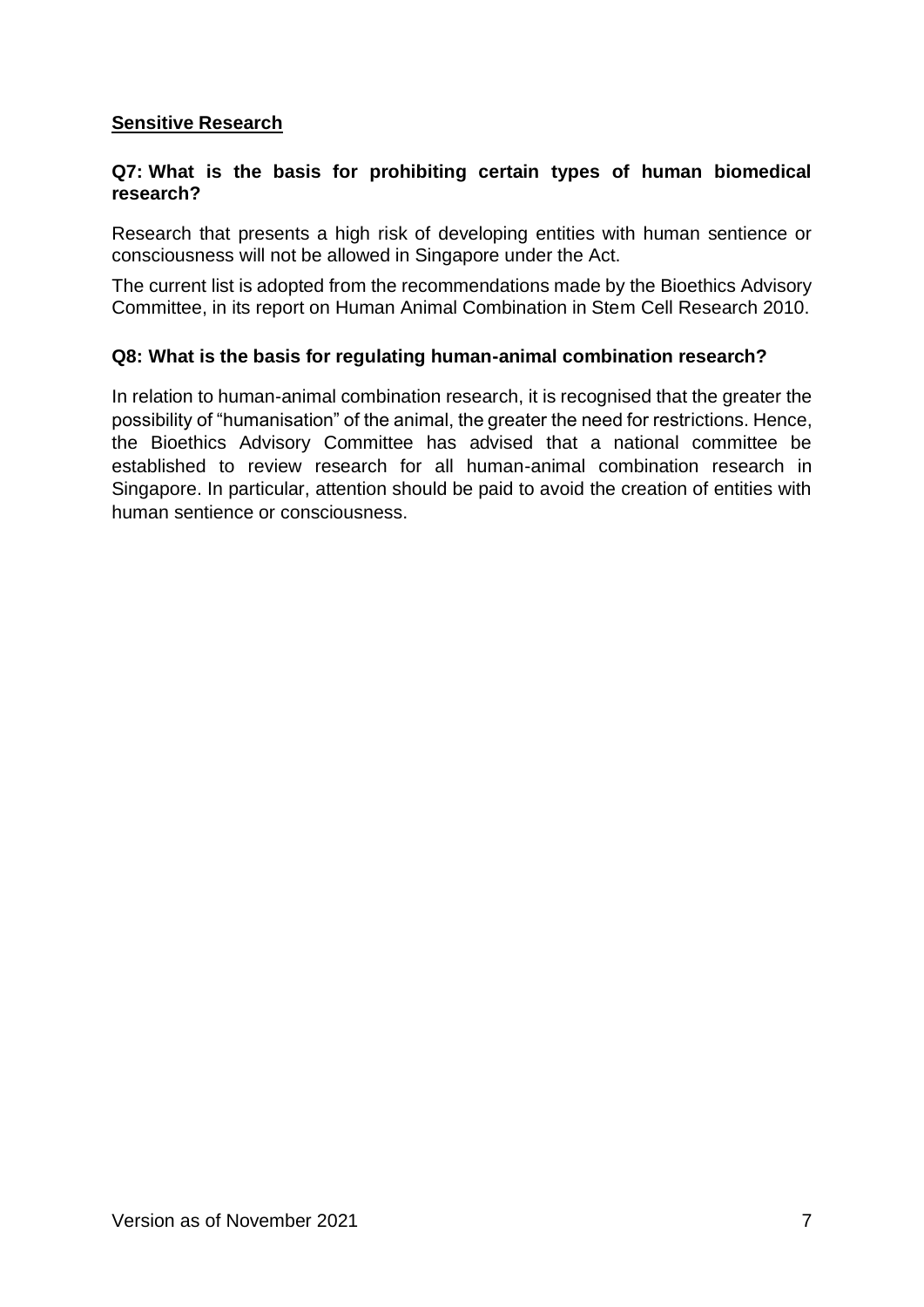# <span id="page-7-0"></span>**Regulation of Human Biomedical Research**

## **Q9: Who are the key entities in this regulatory framework for human biomedical research? How do they relate to one another in this framework?**

The three key entities in the human biomedical research framework are (i) the individual "researcher", (ii) the "research institution", and (iii) the "institutional review board". Each of them has its respective roles and responsibilities within the framework, and they function together in an interlocking system of 'self-accountability'.

The research institution:

- (a) exercises supervision and control over its researchers who conduct human biomedical research, including supervising and proactively monitoring their research to ensure that they comply with the regulatory requirements and controls; and
- (b) appoints the institutional review board to review the research proposals of its researchers, and provides the necessary support to ensure the proper functioning of the institutional review board.

The institutional review board:

- (a) reviews the research proposals of researchers who come under its appointing research institution, assessing (among others) the ethics of the study, the qualifications of the researcher(s), and the adequacy of the monitoring system and safety measures put in place to protect the research subjects; and
- (b) considering the safety and welfare of the research subjects, makes an independent assessment as to whether to approve (or reject) the proposed research.

The researcher who conducts human biomedical research:

- (a) must conduct his research under the supervision and control of a research institution;
- (b) must get his research proposal reviewed and approved by an institutional review board appointed by his research institution;
- (c) must ensure that appropriate consent is obtained from each research subject he enrols in his research; and
- (d) in conducting his research, must not deviate from the approved research proposal unless the deviation has also been reviewed and approved by the institutional review board.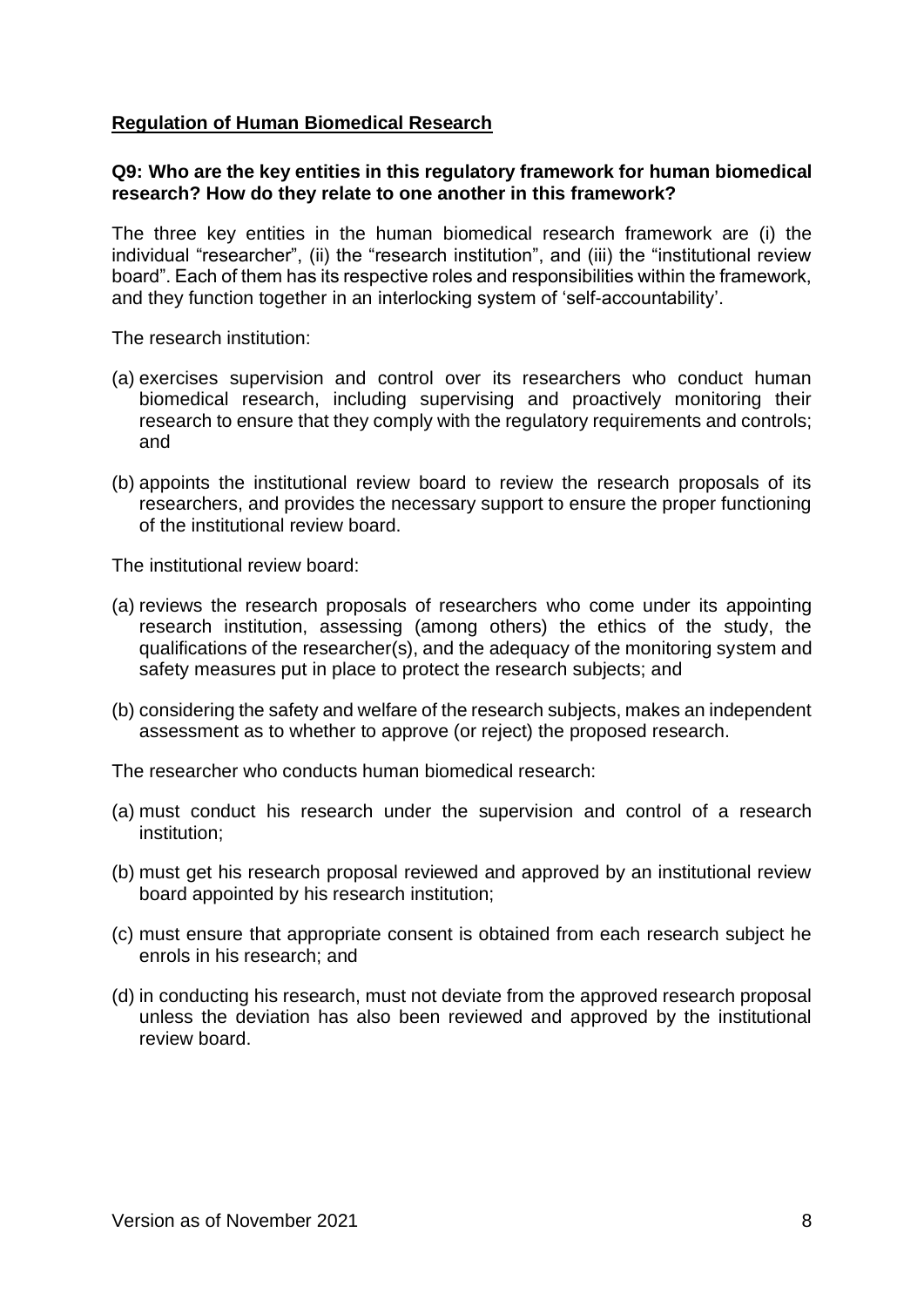# <span id="page-8-0"></span>**(A) Institutional Review Boards**

# **Q10: What is an institutional review board? What is the role of the institutional review board in this regulatory framework?**

The Act defines an "institutional review board" as a board or committee appointed by a research institution to conduct ethics review of proposed human biomedical research. Institutional review boards (or sometimes known as ethics review committees) are central to the framework of ethical governance in human biomedical research. The primary responsibility of institutional review boards is to protect the safety, dignity and welfare of human research subjects.

## **Q11: What is the relationship between an institutional review board and a research institution?**

An institutional review board is appointed by a research institution. By the same token, a research institution is required to appoint an institutional review board to review the research proposals of researchers from its institution. Thus, the existence of these two entities is closely tied together.

It should be noted that under this framework, an institutional review board only conducts ethics reviews on research proposals of researchers who come under the supervision and control of the appointing research institution, and any approval by the institutional review board is only valid in that context.

## **Q12: What are the requirements on the composition of an institutional review board appointed under the Act?**

The institutional review board members should be individually appointed by the research institution. The institutional review board should comprise a minimum of five individuals in order to reach a quorum, including one chairman (who must be a locally registered medical practitioner), at least one external scientific person, and at least one external lay person.

'Scientific person' refers to a person with a professional scientific or clinical qualification, knowledge or experience so as to enable the person to assist the institutional review board in understanding particular aspects of the research proposal under review by the board.

'Lay person' refers to a person who does not fall within any of the following:

- (a) An individual who is or was a healthcare professional;
- (b) An individual who possesses or previously possessed a qualification or registration, in a country or territory outside Singapore, which is equivalent to or corresponds with any of the qualifications in paragraphs (a) to (f) of the definition of "healthcare professional" in Regulation 2 of the Human Biomedical Research Regulations 2017;
- (c) An individual who is currently or was previously involved in the conduct of any research as an investigator.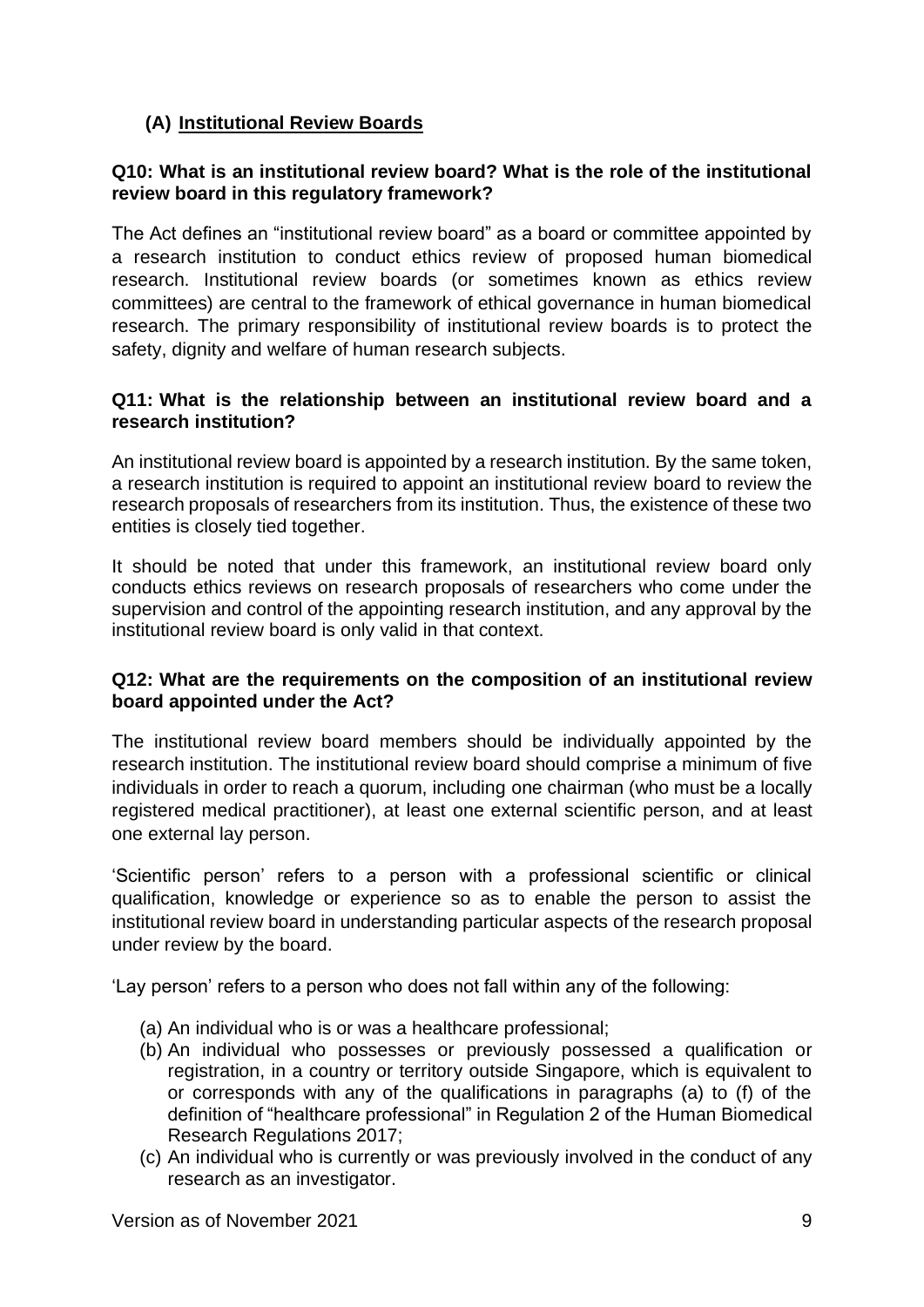A person is treated as external in relation to a research institution if the person is not a researcher of, not employed by and not in a commercial relationship with the research institution. A person would be considered to be in a "commercial relationship" with the research institution if he/she has any on-going, for-profit transactions with the research institution, e.g. tenant-landlord, sponsors, shareholders.

# **Q13: Can a researcher whose project was rejected by one institutional review board seek a second review by another institutional review board?**

Where a research proposal has been reviewed but has not been approved by an institutional review board, the researcher may appeal to his research institution for a further review of the research proposal. No appeal is allowed unless the first board has confirmed in writing that it has disallowed the conduct or continuation of the research.

The research institution will have the discretion to allow the proposal to be reviewed again, whether by the same institutional review board or another institutional review board appointed by that research institution. In other words, whether the second review is conducted by another institutional review board is at the discretion of his/her research institution.

# **Q14: Can the institutional review board review studies that are not human biomedical research?**

There is no requirement under the Act for studies that are not human biomedical research to be reviewed and approved by the institutional review board. Notwithstanding, the institutional review board may conduct the review of such studies as per the agreement or arrangement between the research institution and its institutional review board. For such reviews, the composition requirements of the institutional review board under the Act will not apply.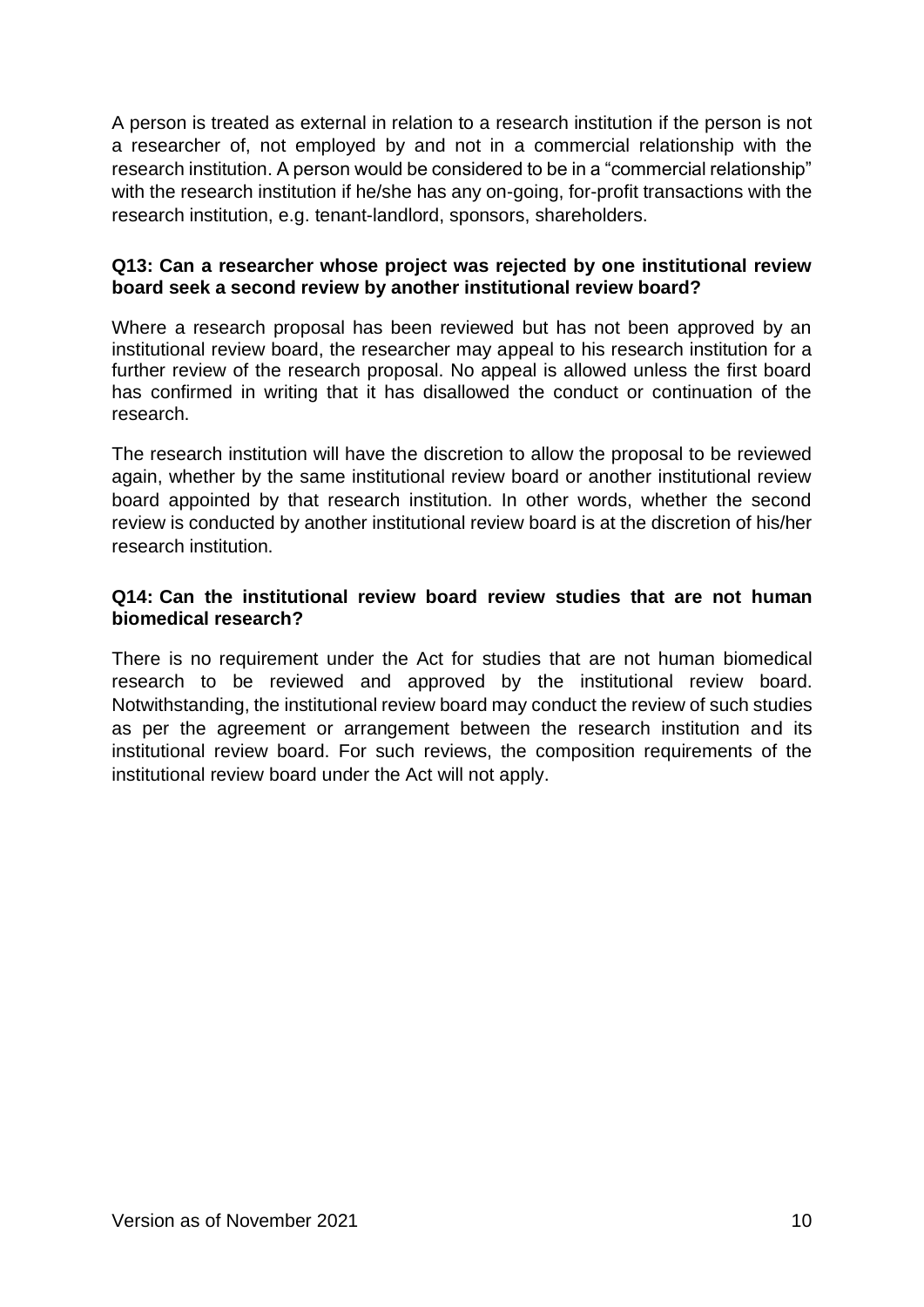# <span id="page-10-0"></span>**(B) Research Institution**

# **Q15: What is a research institution? What is the role of the research institution in this regulatory framework?**

The Act defines a "research institution" as a body of persons, whether corporate or unincorporated, or other organisation, or ministry or department of the Government, who or which:

- (a) engages directly or indirectly (either through contractual or other arrangements), one or more researchers to conduct human biomedical research in Singapore; and
- (b) exercises supervision and control over human biomedical research conducted in Singapore by the researchers the institution has engaged.

The research institution is at the centre of the system of 'self-accountability' in this regulatory framework. Besides exercising supervision and control over the human biomedical research conducted by its researchers, the research institution also has to appoint the institutional review board to conduct an independent ethics review of the research proposals, and is responsible for providing all the necessary support to ensure that the institutional review board is set up and functions properly.

## **Q16: If an organisation or entity has its own institutional review board, does it mean it is a research institution?**

No. Appointing an institutional review board and supporting its functioning does not automatically make that organisation a research institution. A research institution is essentially defined by virtue of the duties and responsibilities that it performs, and the role that it plays vis-à-vis researchers.

An organisation that intends to take on the role of a research institution is required to notify MOH before it commences operation as a research institution. This should be done through the [TIARAS](https://elis.moh.gov.sg/tiaras#!/login) (Tissue and Research Application System) no later than 30 days before the commencement of the first human biomedical research. You may refer to the TIARAS Screenshots [for Notifications \(Research Institution\)](https://www.moh.gov.sg/docs/librariesprovider5/legislation/tiaras-screenshots-for---notifications-(research-institution).pdf)) for a step-by-step guide on how to notify as a research institution.

Subsequently, the organisation is also required to submit a declaration of compliance to MOH on a date between 1st March and 18th April (both dates inclusive) of every year, as long as it continues operating as a research institution.

# **Q17: Must the research institution be located in Singapore?**

Yes. An organisation that intends to take on the role of a research institution must be physically located in Singapore.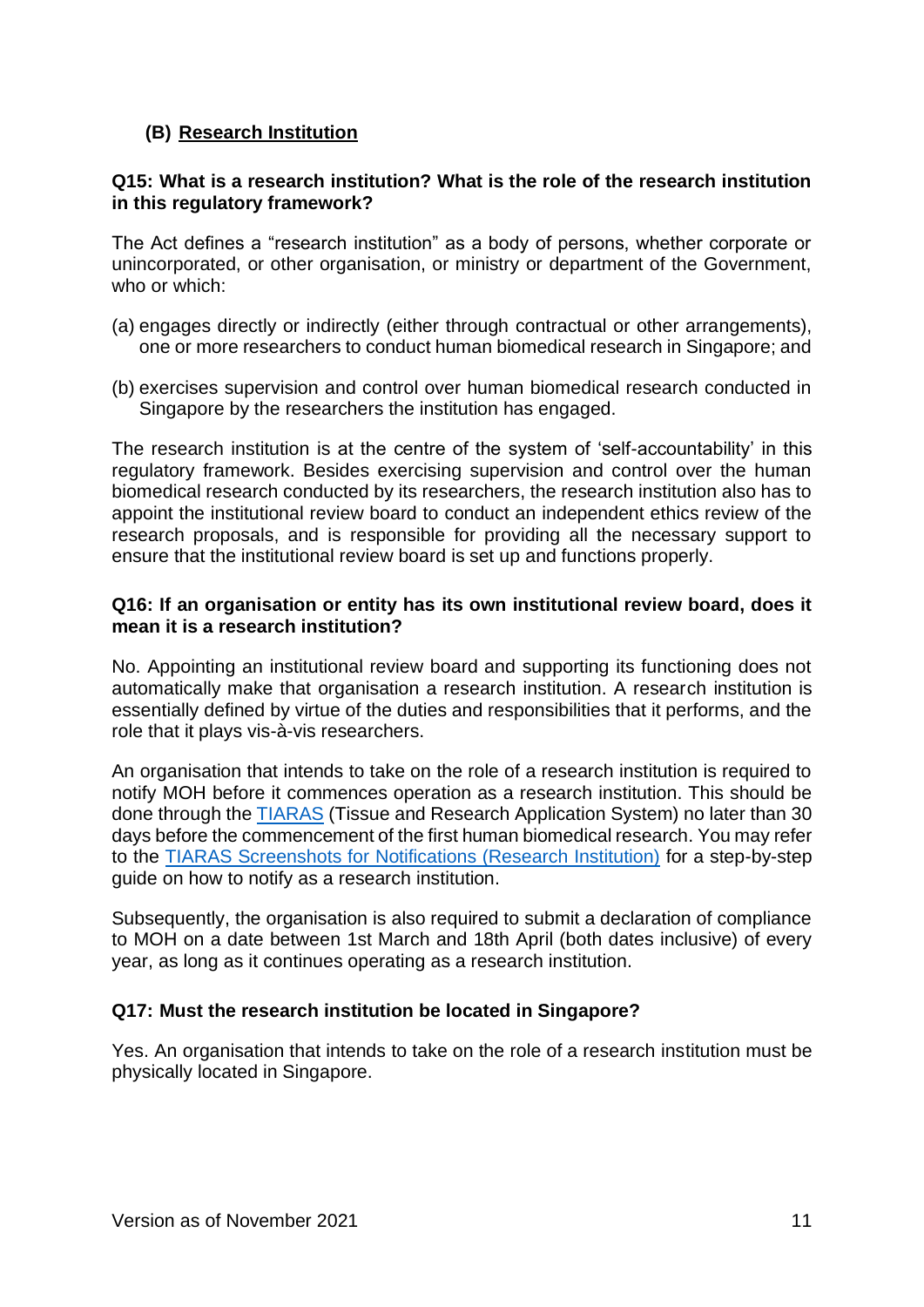#### **Q18: Can the research institution be located overseas and have a branch office in Singapore?**

An organisation that intends to take on the role of a research institution must have a physical presence in Singapore. This is to ensure that all human biomedical research activities carried out in Singapore would be under the supervision and control of a research institution in Singapore, and subject to our laws.

If an overseas institution has a branch office in Singapore, and the branch office intends to conduct human biomedical research activities, it must either collaborate with a local research institution or establish itself as a research institution by notifying MOH of its intentions to commence operation as a research institution. The branch office must ensure that it has the capability and resources to fulfil the requirements of the Act for overseeing all human biomedical research conducted under its auspices. This oversight extends across all its research sites, and it starts from the point a proposed research protocol is submitted for review to the point that the research is completed or otherwise stopped.

# **Q19: Can a researcher be a research institution?**

No. A researcher, by himself, cannot be a research institution. By definition, a research institution comprises at least two or more persons. The rationale is that a single person is unlikely to fulfil all the duties and responsibilities expected of a research institution.

Furthermore, it is necessary to have another party (other than the researcher himself) as the research institution, in order for there to be independent supervision and control over the researcher's work.

## **Q20: What should the research institution do if it no longer has any human biomedical research?**

If the research institution has no intention to conduct further human biomedical research, it could notify MOH of its intention to cease operation as a research institution. The notification must be made through [TIARAS](https://safe.menlosecurity.com/https:/elis.moh.gov.sg/tiaras#!/login) with the information required in Regulation 10A of the Human Biomedical Research Regulations 2017 not less than 30 days before the intended date of cessation.

If the research institution has intention to conduct human biomedical research in the future, it could choose to remain as a research institution. However, the research institution will need to continue to comply with the duties and responsibilities of a research institution under the Act, including the submission of declaration of compliance annually with its accompanying fee. It may also be subject to regulatory audits by MOH.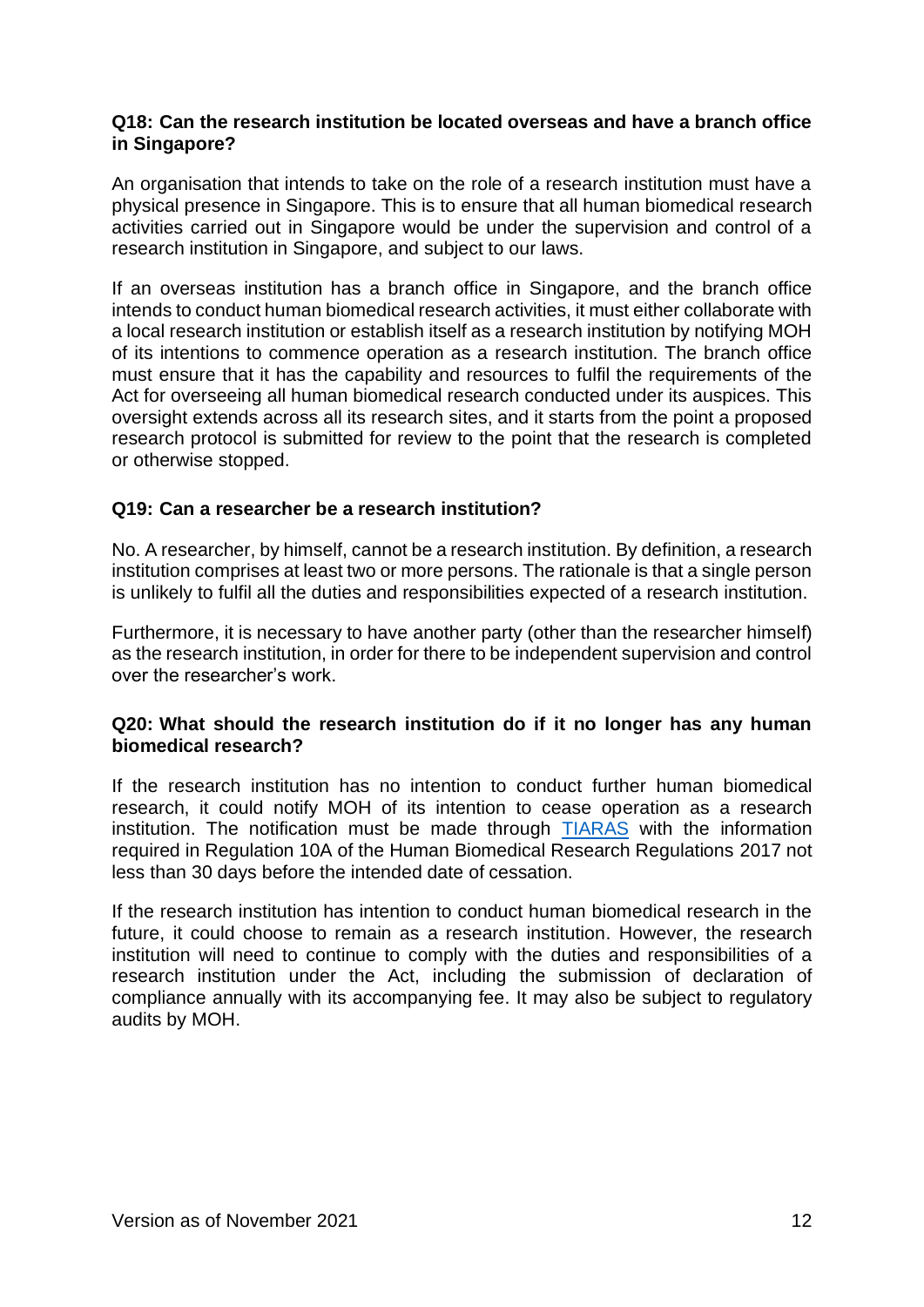# <span id="page-12-0"></span>**(C) Researchers**

## **Q21: What is the relationship between a researcher and a research institution?**

A researcher can only conduct human biomedical research under the supervision and control of a research institution. In this regard, the researcher could be an employee of the research institution, or the researcher could be engaged by the research institution through some other arrangement, such as an agreement with the researcher to carry out an *ad hoc* research project under supervision and control of the research institution.

Researchers who do not have a formal affiliation with any research institutions would need to make the necessary contractual or other arrangement with a research institution e.g. a research collaboration agreement signed between the researcher's organisation and the research institution, so that the proposed research can be conducted under the supervision and control of that research institution**.**

# **Q22: What should I do if I wish to start a human biomedical research?**

You should ensure that there is a research institution that is willing to supervise the conduct of your study. You will then need to submit your research application to the research institution's appointed institutional review board for review and to assess if your study is indeed a human biomedical research. Upon obtaining the institutional review board's approval, you may start to conduct your study or the recruitment of research subjects.

As a researcher, you should also be familiar with the duties of researchers as prescribed in section 22 of the Act in the conduct of your human biomedical research. You may refer to our website [here](https://www.moh.gov.sg/policies-and-legislation/human-biomedical-research-act) for the Human Biomedical Research Act and other resources relating to the Human Biomedical Research Framework.

## **Q23: Will MOH be issuing licences for researchers to conduct research?**

No, MOH will not license individual researchers. The proposed regulatory framework operates on a system of 'self-accountability', with 'checks and balances' in the system provided by the research institution and the institutional review board, who oversee the researchers conducting the human biomedical research.

# **Q24: What are the additional requirements for the conduct of restricted research?**

For the conduct of restricted research, approval from MOH would need to be sought in addition to approval from the institutional review board. The restricted research application must be submitted to the MOH via [TIARAS.](https://safe.menlosecurity.com/https:/elis.moh.gov.sg/tiaras#!/login) Where the research involves the use of animals, additional approval from the Institutional Animal Care and Use Committee (IACUC) would also be required.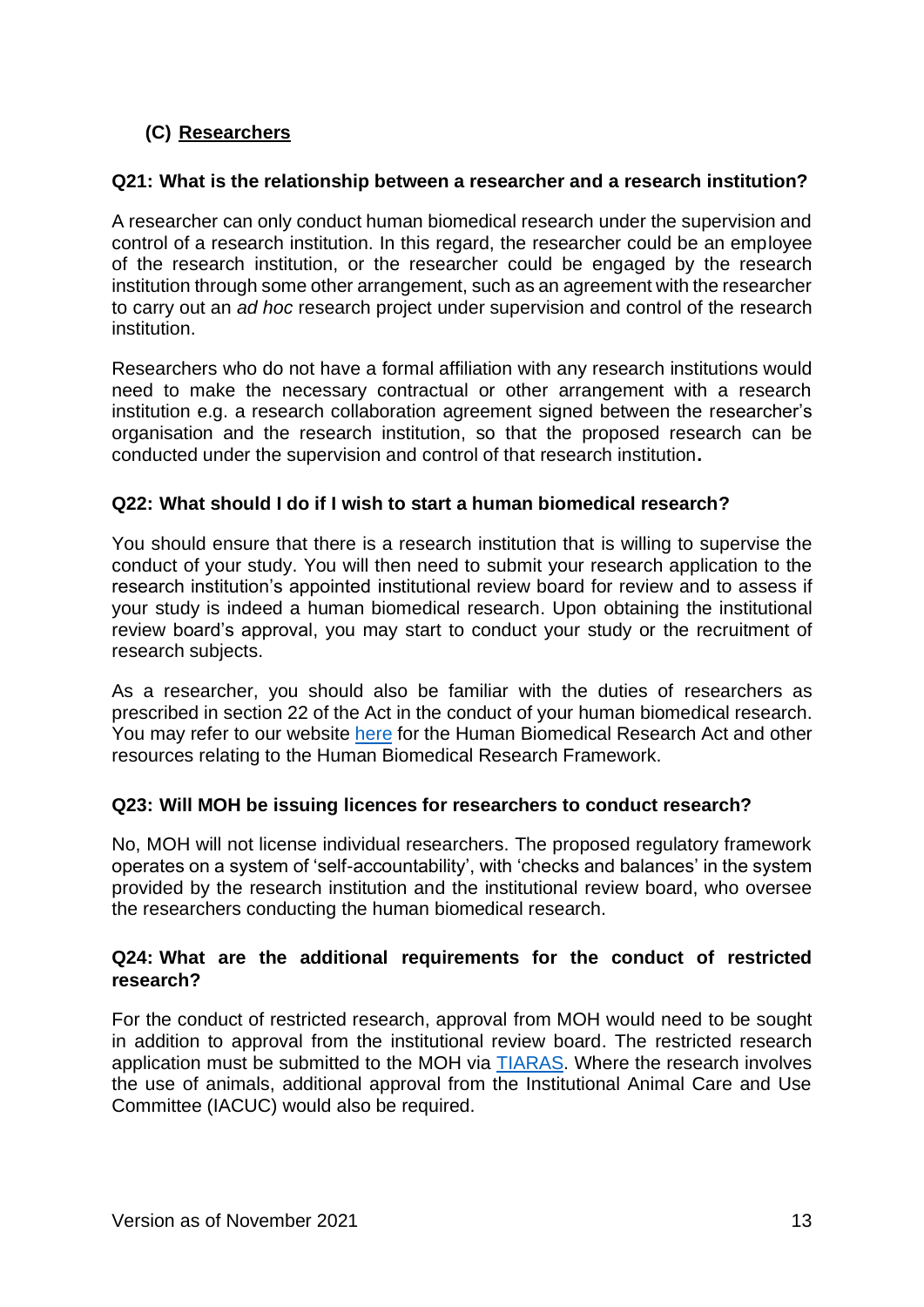#### **Q25: As a researcher, am I allowed to delegate or outsource my duties to other person(s) who may not be a named researcher on the project?**

The Act does not prevent the researcher from delegating or outsourcing his/her duties. However, the researcher is at all times responsible and made accountable, to ensure that the duties imposed on him/her are discharged in compliance with the Act's requirements.

## **Q26: I am conducting a human biomedical research involving researchers from multiple entities. What should I take note of?**

When conducting a collaborative research involving researchers across multiple entities, it is important to draw up a research collaborative agreement (RCA) to detail the parties involved, the research institution(s) that will be supervising the study and the appointed IRB(s) to review and approve the human biomedical research. Should there be more than one research institution and there is an agreement for the human biomedical research to be reviewed by a common institutional review board, the common institutional review board must be appointed by the research institutions. Alternatively, the human biomedical research may be separately reviewed by the institutional review boards appointed by each research institution.

The research institutions should specify in the RCA the responsibilities of each research institution, especially the reporting of any serious adverse events or suspected offences or contraventions arising from the collaborative research.

#### **Q27: How does the Act deal with serious adverse events, untoward occurrences and suspected offences or contraventions? Under what circumstances will MOH intervene or put a stop to a research?**

Under the Act, research institutions and tissue banks are required to report serious adverse events (SAEs), untoward occurrences and suspected offences or contraventions (SOCs) to MOH. For the definition and respective reporting timelines of SAEs and SOCs, please refer to the infographics found on our [website.](https://www.moh.gov.sg/policies-and-legislation/human-biomedical-research-act)

In the event MOH becomes aware of any safety issues or problems concerning any on-going human biomedical research, it will have the power to investigate and to intervene, if necessary. These include powers to:

- a) order a researcher or a research institution to suspend, and if necessary, to terminate the research;
- b) require the researcher or research institution to take precautionary or remedial measures;
- c) order a research institution to remove or replace a member of an institutional review board member, or to assign the research to be reviewed by another institutional review board of that research institution; and
- d) prohibit a research institution from conducting any further research activities.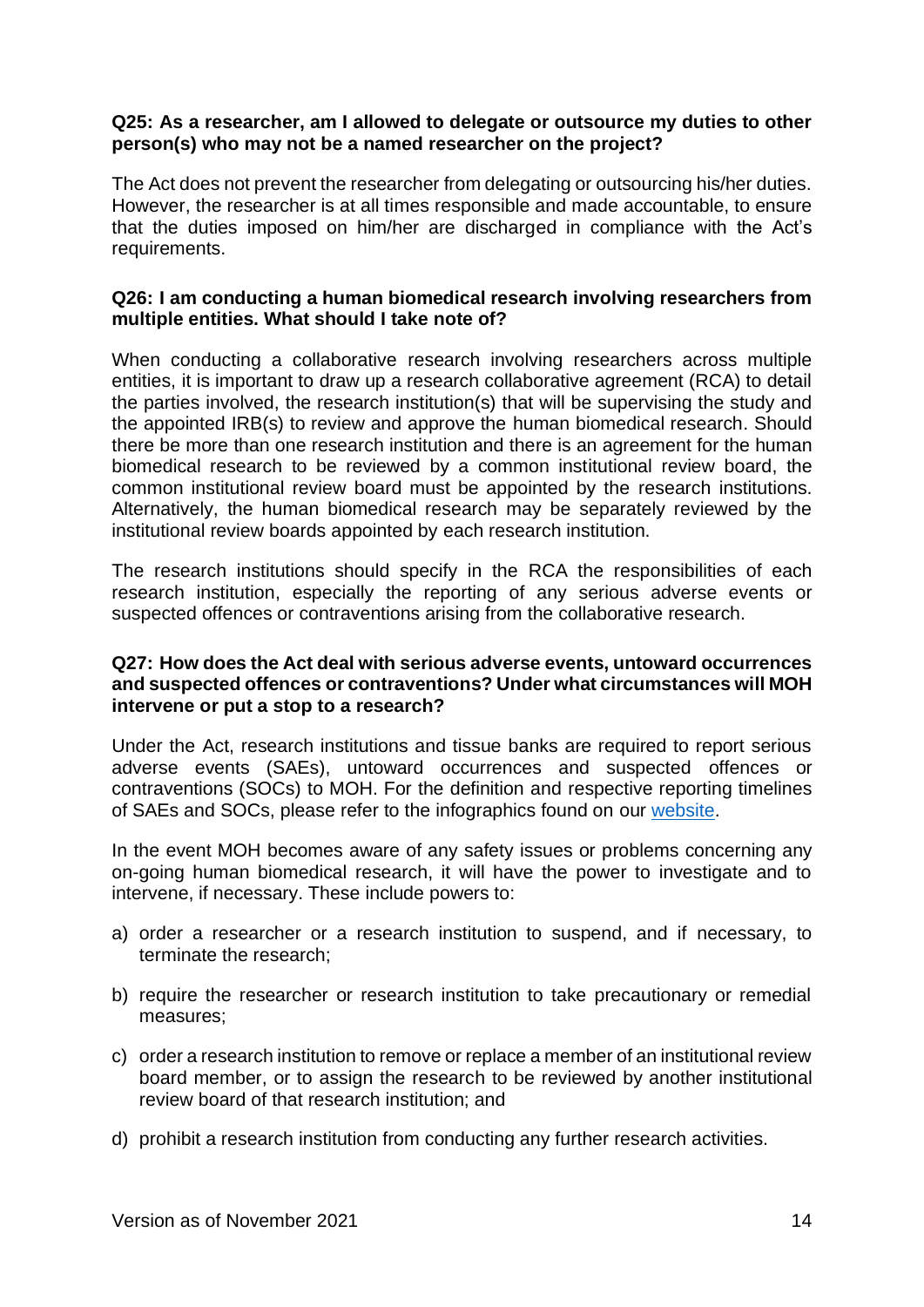The Director of Medical Services may also prohibit a researcher from conducting any further human biomedical research activities if the researcher:

- a) has been convicted of an offence under the Act;
- b) has been convicted of an offence involving fraud, dishonesty or moral turpitude;
- c) is determined to be not of good reputation or character or is otherwise unfit to conduct such research; or
- d) is unable to perform his duties as a researcher for medical reasons.

#### **Q28:What are incidental findings? Do all incidental findings have to be returned to the research subjects?**

Incidental finding, in relation to human biomedical research, means a finding about a research subject that has potential health or reproductive importance to the research subject and is discovered in the course of conducting research but is unrelated to the purposes, objectives or variables of the study.

The Act allows research institutions to formulate and implement their own policy on whether or not the research subject should be re-identified and informed in the case of an incidental finding. Research institutions must inform its appointed institutional review board and researchers of this policy. Researchers should also inform the research subject on the possibility of incidental finding arising from the research, and seek the consent of the research subject should they wish to return any incidental finding, in accordance with the requirement in section 12 of the Act. If no incidental findings would be returned, the negative fact should still be conveyed to the research subject when obtaining appropriate consent.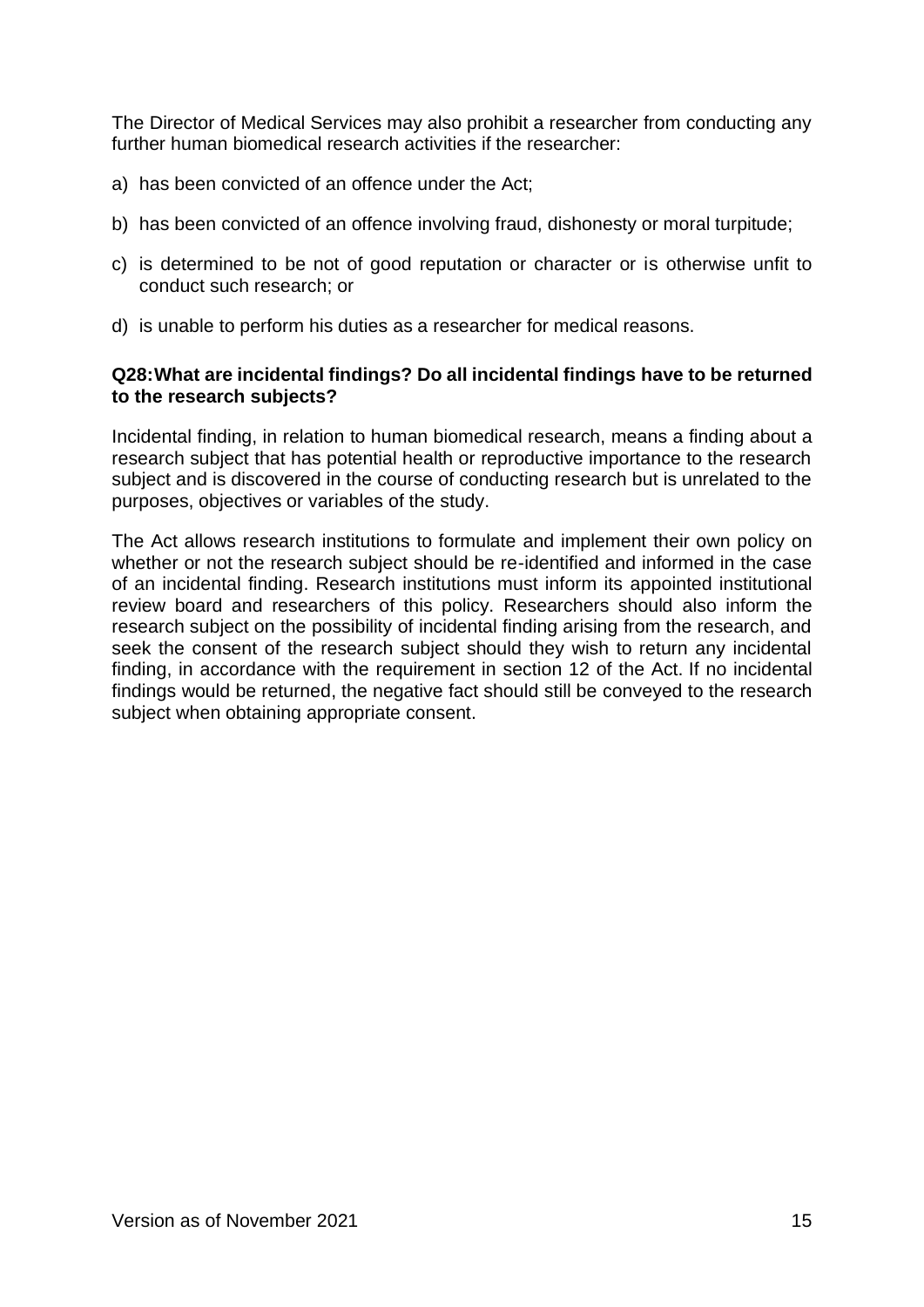# <span id="page-15-0"></span>**Consent for Human Biomedical Research**

# **Q29: Can consent be obtained remotely from the research subjects?**

Yes, researchers may explore obtaining consent from research subjects remotely e.g. through teleconferencing or a verbal phone call. When obtaining appropriate consent remotely, the researcher should ensure that the requirements of appropriate consent in Part 3 of the Act have been met. Where the witness requirement has not been exempted, the witness should be present in the teleconferencing call when the researcher explains the research study to the subject and obtains his/her consent over the call. The consent obtained should also be duly documented, either by requesting the subject and witness to sign the consent form digitally on the same day, or requesting the subject to mail a signed physical consent form to the researcher. Where the consent taker, subject and witness cannot sign on the consent form on the same day, the reason should be documented.

## **Q30: Do I need a witness to be present for consent taking in all interventional human biomedical reseach?**

With the introduction of the Human Biomedical Research (Requirements for Appropriate Consent – Exemption) Regulations 2019 on 1 November 2019, there is no need for a witness to be present during consent taking **if** the interventional research involves no more than minimal risk to the research subject, the subject is able to read and sign the appropriate consent form and the research is not restricted research.

*Note:* 

- *Minimal risk, as defined under the Act, means the probability and magnitude of harm and discomfort anticipated in the research or the removal of HT that are not greater, in and of themselves, than those ordinarily encountered –*
	- *(a) in the daily life of normal and healthy persons; or*
	- *(b) during the performance of routine physical or psychological examinations or tests.*
- Some examples of interventional procedures that are of minimal risk include blood *pressure measurement, finger-prick test and nasopharyngeal/buccal swab.*
- *Impartial witness is not a requirement under the Act.*

# **Q31: How do I justify whether my human biomedical research meets the criterion of "greater public good" to be granted a waiver of appropriate consent by the IRB?**

Generally, research can be considered to contribute to the **greater public good** if it falls under one of the following categories:

a. Epidemiology research or population-wide studies at national level or regional level with potential direct benefit to the public at large;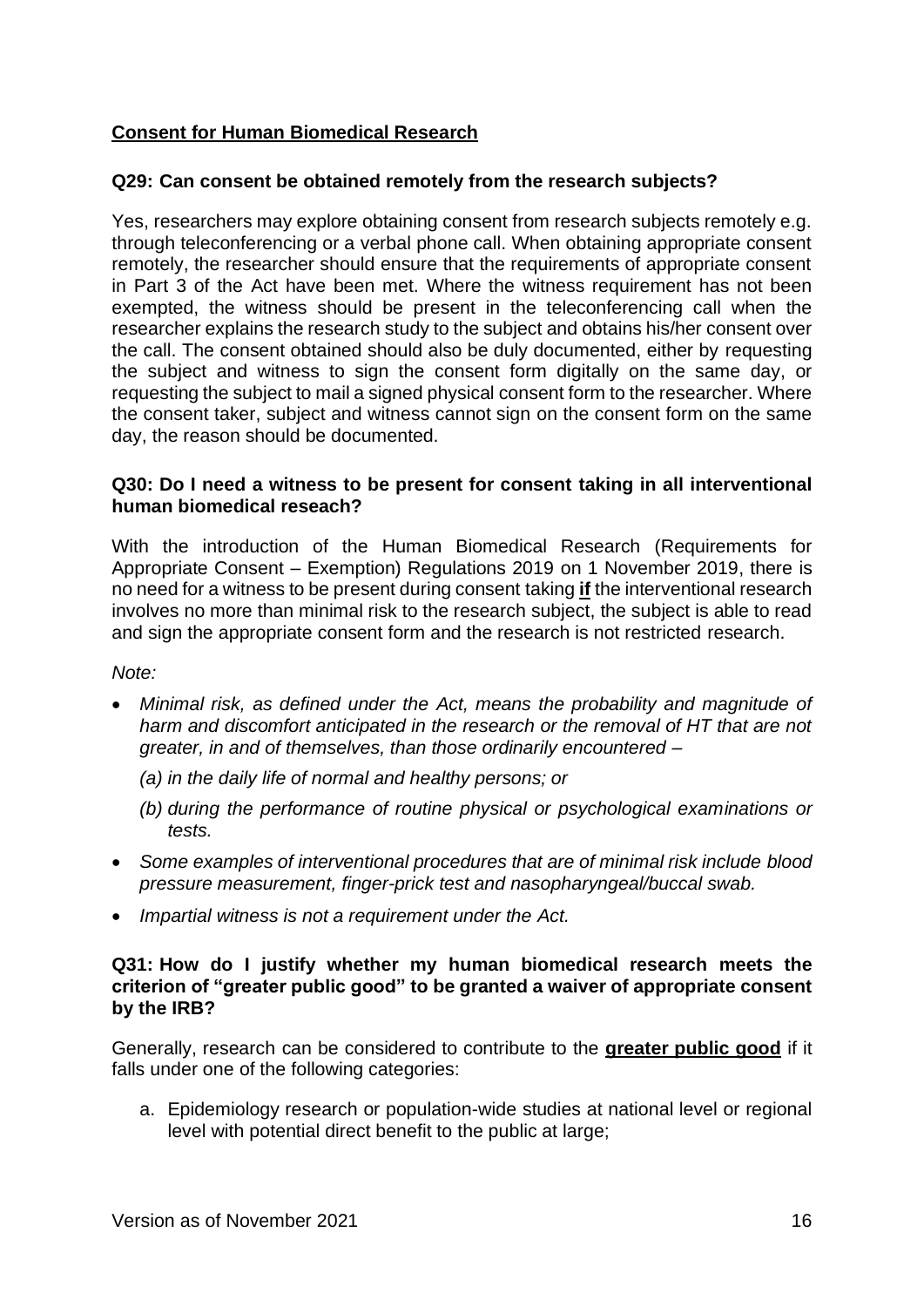- b. Research with apparent or tangible benefits with measurable outcomes to the public at large and may include those less privileged community or a sub-community; or
- c. Research that contributes or could contribute to impact at national, regional or international level with potential impact on change in policy and prevailing standards on innovation, management and practice in healthcare and other human biomedical related fields.

The researcher should provide his/her justification on the above in order for the institutional review board to make a proper assessment of the request for a waiver. Researchers who are affiliated with the healthcare clusters (i.e. NUHS, NHG and SingHealth) may also wish to check with their research offices for guidance on interpreting the criterion of "greater public good".

### **Q32: I have obtained institutional review board's waiver of requirement for appropriate consent under the Fifth Schedule to use the individually-identifiable human biological material obtained in my existing human biomedical research. Can I use the leftover material for my future human biomedical research?**

The waiver of appropriate consent is study specific. A fresh approval from the institutional review board would be required in order to use the individually-identifiable human biological material without appropriate consent in the next human biomedical research. Do note that the waiver of appropriate consent under the Act only applies to human biomedical research and not any other research.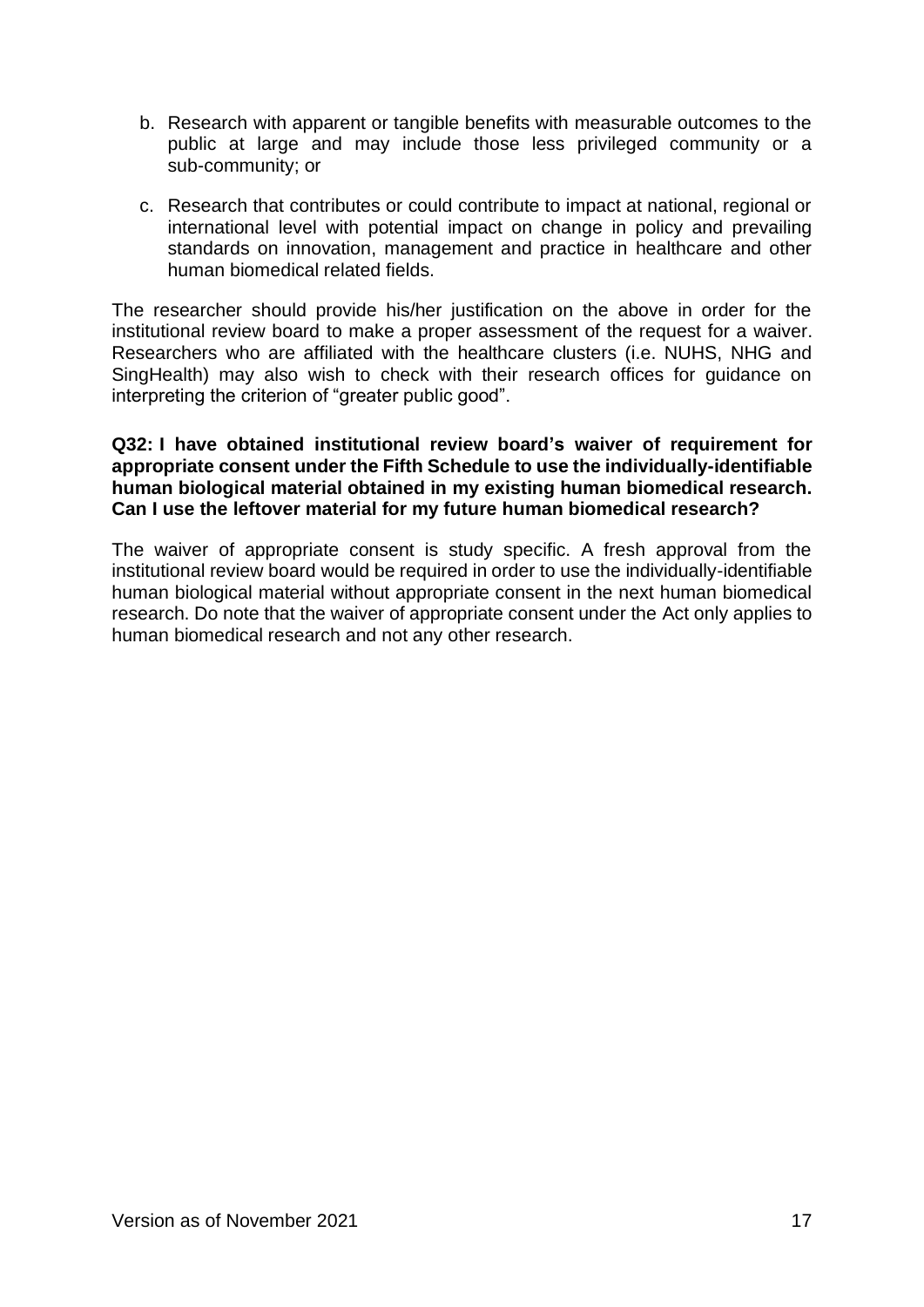# <span id="page-17-0"></span>**Human Biomedical Research Compared with Clinical Trials Regulations**

# **Q33: How will the Act affect future clinical drug trials and their sponsors?**

Research projects that are clinical drug trials will continue to be regulated under the Clinical Trials Regulations administered by the HSA. While such clinical research dealing primarily with therapeutic products or medicines with therapeutic claims come under the scope of the Act, they will be formally exempted from the Human Biomedical Research Act and the Clinical Trials Regulations will continue to regulate such research.

Sponsors of clinical trials should continue to comply with the relevant requirements under the Clinical Trials Regulations.

The Clinical Trials Regulations and the Human Biomedical Research Act are complementary to each other and share the same principles of i) good ethical and clinical conduct of research requiring an approval by an institutional review board, ii) informed consent for the research subject's participation, iii) giving the individual the right to decide to participate or withdraw without penalty, and most importantly, iv) ensuring the safety and welfare of all research subjects.

# **Q34: Can a sponsor or funding body be a research institution?**

Any entity such as a pharmaceutical company or a clinical research organisation (CRO) can be a research institution as long as it satisfies the responsibilities and obligations of a research institution as stipulated in the Act. If a sponsor or a funding body is able to fulfil the obligations, and wishes to establish itself as a research institution, it can submit a notification to MOH to establish itself as a research institution. It will then become subject to the regulatory requirements under the Act.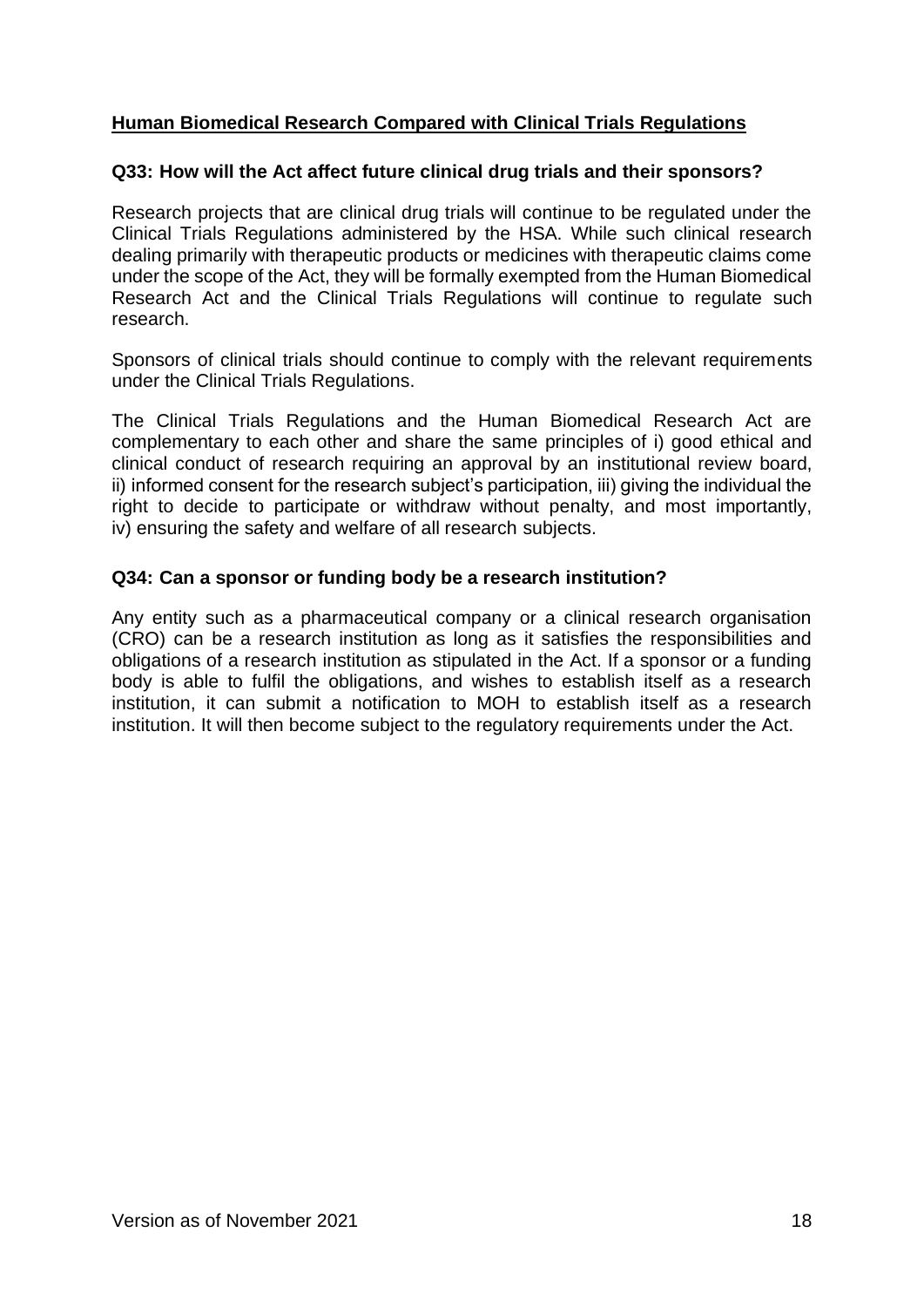# <span id="page-18-0"></span>**Scope of Human Tissue**

## **Q35: Why are certain types of human biological material excluded from the definition of human tissue?**

The Act does not seek to regulate any human tissue that are naturally excreted from the body such as bodily fluids and waste products such as saliva, sweat, urine and faeces. This also includes hair shaft, cut without dermal hair root or follicle, and nail plate, cut without underlying dermal tissue. For the avoidance of doubt, placenta is not considered naturally excreted waste product and the prohibition on the commercial trading of human tissue in the Act will apply.

In relation to the prohibition against tissue trading, it will be illegal to buy or sell human tissue in general, although it will be permissible to provide reimbursement for expenses "reasonably incurred" in relation to storage, processing, donation of tissue from the human body and associated healthcare and insurance costs. This prohibition aims to protect the safety and welfare of donors, ensure that donations of human tissue are altruistic in nature, and to maintain due respect for the human body.

Human tissue that have been de-identified and processed into a different state where their biological, structural and functional properties have been substantially manipulated as compared to the time of collection will not be prohibited from commercial trading. The rationale here is that once work and skill is applied to the tissue, there is the right to sell the tissue so processed for valuable consideration.

You may wish to use the Human Tissue Framework Decision Tool found [here](https://www.moh.gov.sg/policies-and-legislation/human-biomedical-research-act/decision-tool-on-the-human-tissue-framework) to find out whether you are handling human tissue under the Act.

*Note:* 

*The buying and selling of human organs and blood are prohibited under the Human Organ Transplant Act (HOTA). This prohibition (under HOTA) does not apply to products derived from blood that had been subjected to processing or treatment e.g. human blood plasma or serum.*

*The buying and selling of human oocytes, sperms and embryos are prohibited under the Human Cloning and Other Prohibited Practices Act (HCOPPA).*

**Q36: In relation to the prohibition against advertisement, does it mean that companies may not advertise their services on the internet? Does this apply to foreign companies who advertise in publications that are accessible in Singapore?** 

Yes. It will be an offence to advertise the purchase or sale in Singapore of human tissue as defined in the Act. This includes all forms of advertising, regardless of the national origin of the advertiser.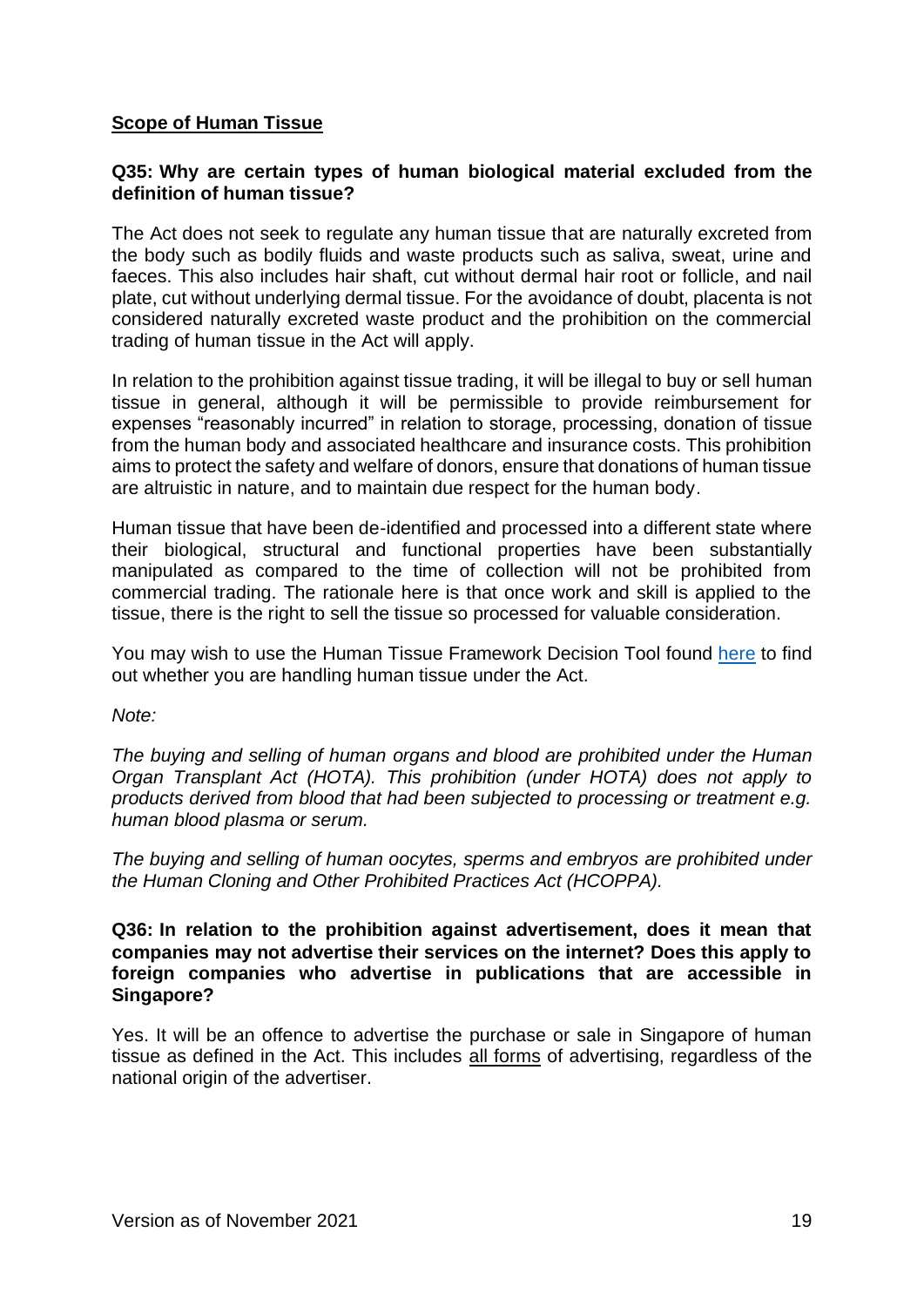# <span id="page-19-0"></span>**Regulation of Tissue Banking Activities**

# **Q37: What are legacy human biological material?**

Legacy human biological material refer to those that have been removed from a donor and rendered non-identifiable prior to the Human Tissue Framework coming into force on 1 November 2019.

For such human biological material, only the following sections of the Act would apply:

- section 30 on prohibited human biomedical research,
- section 31 on restricted human biomedical research,
- section 32 on prohibition against commercial trading of human tissue and
- section 33 on prohibition against advertisements relating to commercial trading of human tissue.

#### **Q38: I am using non-identifiable human tissue for research. Do I need to be a tissue bank? How can I ensure appropriate consent is obtained for such tissue?**

The use of non-identifiable human tissue for research is regulated under the Act. The requirements of the human tissue framework, including notifying as a tissue bank and obtaining appropriate consent for the tissue banking activity will apply regardless of whether the tissue is identifiable . This is to ensure that the autonomy of tissue donors is always respected when they donate their tissue for use in research.

Where non-identifiable tissue are obtained locally for research, the tissue bank should maintain documentation to show that appropriate consent had been obtained. This could be in the form of a redacted copy of the consent form signed by the tissue donor. Where the tissue are imported into Singapore, the tissue bank should obtain a declaration to show that consent had been obtained in accordance with the legal or ethical requirements of the place the tissue had been imported from.

## **Q39: Do I need a licence from MOH to operate as a research tissue bank?**

Under the Act, research tissue banks will only need to notify MOH of its operation through **TIARAS** with a one-time notification fee of \$1,000. The research tissue bank can proceed to commence its first tissue banking activity 30 days after the submission of the notification to MOH. Notwithstanding, if the tissue bank is also handling tissue for therapeutic purposes, requirements under the Private Hospitals and Medical Clinics or subsequently the Healthcare Services Act will apply.

## **Q40: When will I need to notify as a tissue bank under the Act?**

You will need to notify as a tissue bank under the Act if you conduct tissue banking activities such as storage, collection, procurement, import, supply, provision or export of human tissue for the purposes of facilitating current or future research or for public health or epidemiological purposes. Exceptions include if the tissue banking activities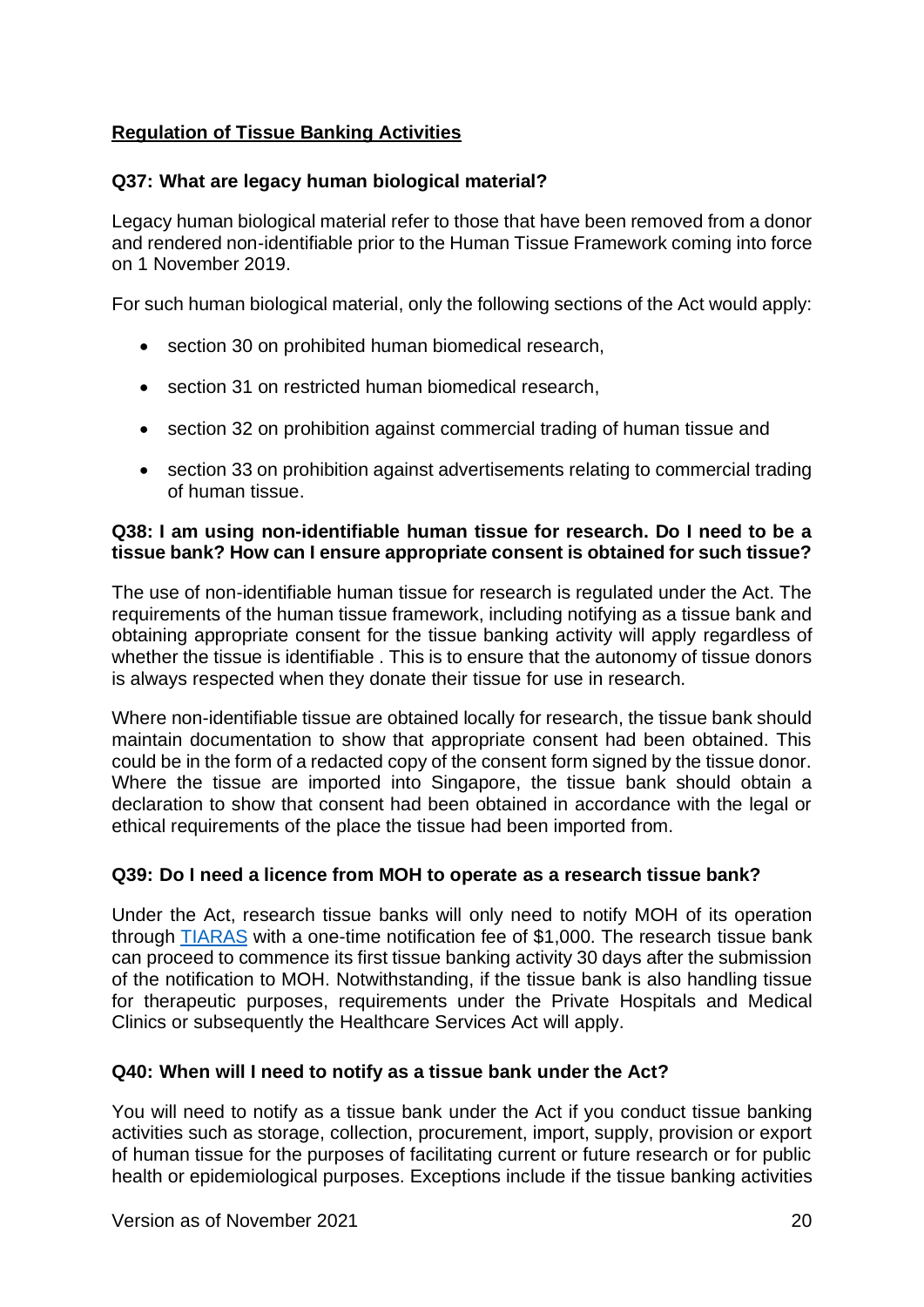are exempted under the Human Biomedical Research (Tissue Banking and Notification – Exemption) Regulations 2019. Your involvement in these activities should be clearly stated in the protocol of the human biomedical research, clinical trial or national public health research, or in the form of service agreement for service providers contracted to support these activities.

For avoidance of doubt, you will need to notify as a tissue bank under the Act if you conduct tissue banking activities **beyond** the specific objectives and endpoint of the abovementioned exceptions e.g. storage/supply/export of leftover tissue from a clinical trial for future research.

You may refer to the **TIARAS** Screenshots [for Notifications \(Tissue Bank\)](https://www.moh.gov.sg/docs/librariesprovider5/legislation/tiaras-screenshots-for---notifications-(tissue-bank)) for a step-by-step guide on how to notify as a tissue bank.

## **Q41: I am a contract research organisation or laboratory that is importing or collecting tissue to support clinical trials. Do I have to notify as a tissue bank?**

If you are conducting tissue banking activities for clinical trials that are regulated under the Health Products Act or Medicines Act, you need not notify as a tissue bank under the Act. Your involvement in these activities should be clearly stated in the protocol or in the form of service agreement for service providers contracted to support these activities.

If you are conducting tissue banking activities for clinical trial activities that are not regulated under the Health Products Act or Medicines Act, you will need to notify as a tissue bank under the Act.

# **Q42: Do I need to apply for a permit to import human tissue for research purposes?**

There is no permit requirement under the Act for the importation of human tissue. However, the importation of human tissue for research is a tissue banking activity that must conducted under the supervision of a tissue bank that has notified MOH.

## **Q43: I collect/import cadavers for the purposes of education and training. Do I need to be a tissue bank?**

No, only tissue banking activities for the purposes of facilitating current or future research, public health or epidemiological purposes will need to be conducted under the supervision and control of a tissue bank.

Nonetheless, the prohibition against commercial trading of human tissue and advertisements relating to the commercial trading of human tissue (sections 32 and 33) of the Act and the corresponding prohibition for organs and blood under sections 14 and 15 of the Human Organ Transplant Act will apply.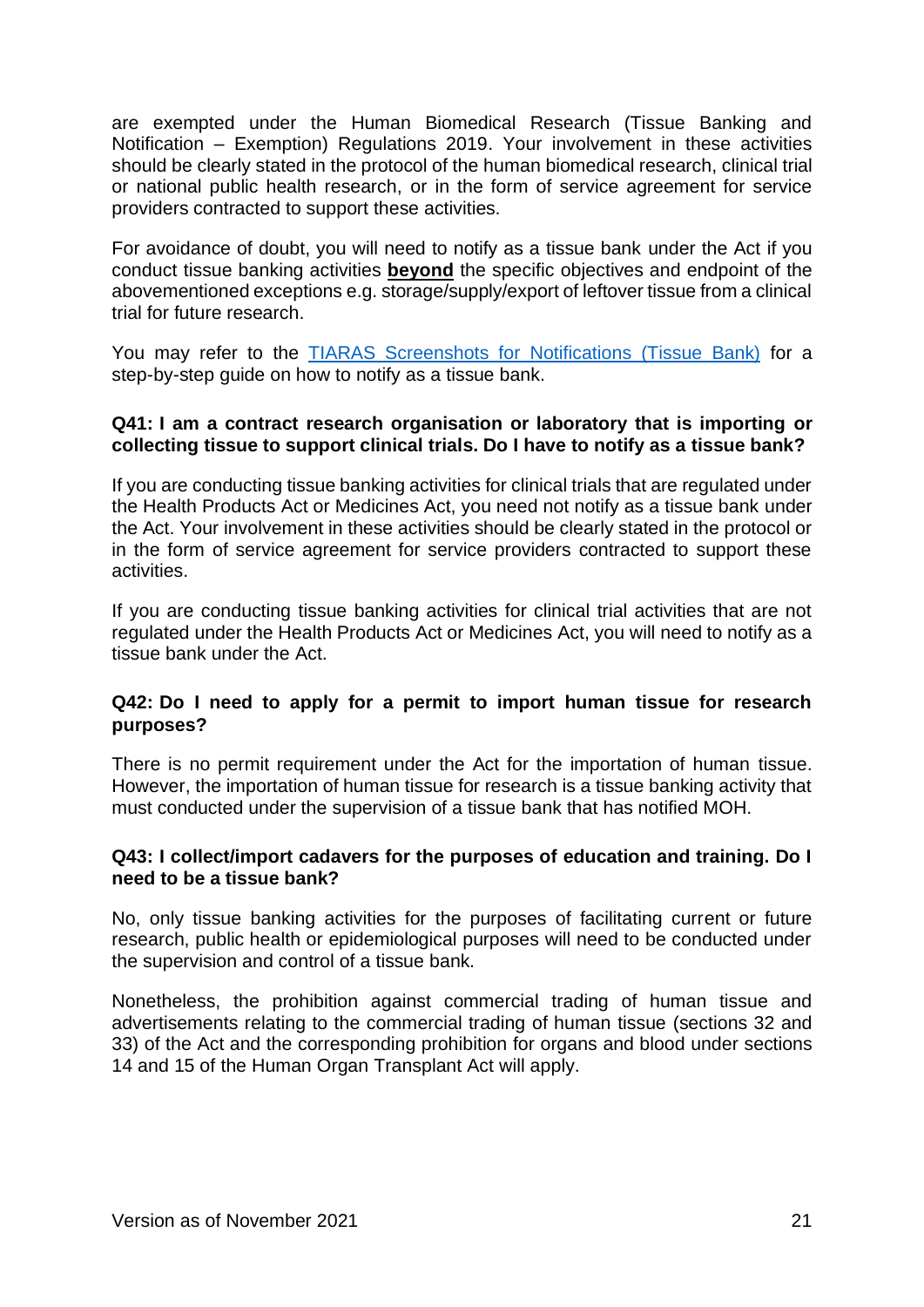### **Q44: Do I need to obtain approval from an institutional review board for the tissue banking activities conducted by my tissue bank?**

No. Unlike the human biomedical research framework, tissue banks are not required to obtain approval from the institutional review board to conduct tissue banking activities under the Act.

Notwithstanding, Regulation 15 of the Human Biomedical Research (Tissue Banking) Regulations 2019 requires the tissue bank supplying tissue to any person for research to ensure that there is either approval from the institutional review board or scientific merit for the proposed research (for non-identifiable tissue), prior to the supply.

#### **Q45: Is it permissible for tissue banks to supply tissue to a researcher for use in research (not to be exported), if the researcher is able to show that the institutional review board has exempted from review the proposed research that the tissue would be used for?**

Yes, it is permissible for tissue banks to supply tissue to a researcher for use in research if the institutional review board had exempted from review the proposed research the tissue would be used for. However, the tissue bank must also ensure that there is documentary evidence that the intended use of the tissue is in accordance with any conditions or restrictions specified as part of the consent given by the donor.

## **Q46: Under what circumstances would a proposed research have scientific merit to allow tissue bank to supply the non-identifiable tissue for the purpose of research?**

Generally, a proposed research would be regarded as having "scientific merit" if a group of scientific experts who have no part in the proposed research endorses the proposed research. Such endorsement may be by way of a letter awarding project grant(s), formal approval by an institution's professional board or formal approval by an institution's scientific experts.

#### **Q47: Are tissue banks required to formulate a policy on any incidental findings in relation to tissue they have received for use in research?**

Yes. Similar to the functions and duties of a research institution, tissue banks will be required to formulate an internal policy governing any incidental findings in relation to tissue they have received for use in research. The policy should cover if the tissue donor should be re-identified and informed, in the case of an incidental finding in relation to a tissue.

From 1 November 2019, tissue banks are required to inform all tissue donors and recipients of their incidental finding policy.